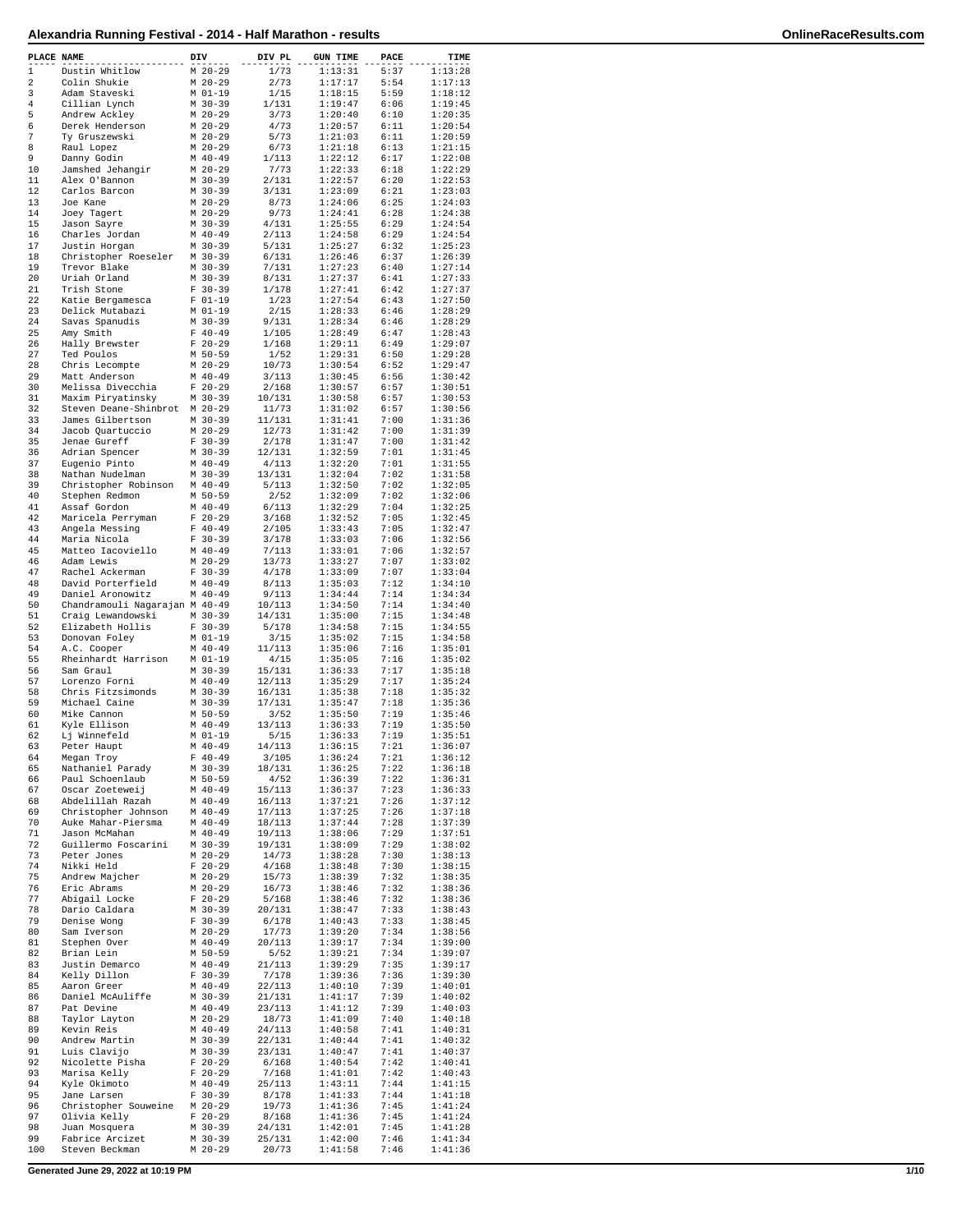| PLACE NAME |                                       | DIV |                        | DIV PL           | <b>GUN TIME</b>    | PACE         | TIME               |
|------------|---------------------------------------|-----|------------------------|------------------|--------------------|--------------|--------------------|
| 101        | Andrei Zlate                          |     | $M$ 30-39              | 26/131           | 1:44:41            | 7:47         | 1:41:49            |
| 102        | Ben Burnett                           |     | $M$ 30-39              | 27/131           | 1:42:22            | 7:47         | 1:41:56            |
| 103        | Marie Sandrock                        |     | $F 40-49$              | 4/105            | 1:42:36            | 7:48         | 1:42:07            |
| 104<br>105 | Bradley Dufour<br>Erin Schneider      |     | M 01-19<br>$F 01-19$   | 6/15<br>2/23     | 1:42:37<br>1:42:40 | 7:48<br>7:49 | 1:42:10<br>1:42:18 |
| 106        | Justin Scott                          |     | $M$ 30-39              | 28/131           | 1:42:40            | 7:50         | 1:42:35            |
| 107        | Alaina Miller                         |     | $F 30-39$              | 9/178            | 1:42:51            | 7:51         | 1:42:43            |
| 108        | Bill Moran                            |     | $M$ 40-49              | 26/113           | 1:43:02            | 7:51         | 1:42:48            |
| 109        | Russell Schaffer                      |     | $M$ 30-39              | 29/131           | 1:43:07            | 7:52         | 1:42:56            |
| 110<br>111 | Stefan Czimmek<br>Michael Karlin      |     | $M$ 20-29<br>$M$ 40-49 | 21/73<br>27/113  | 1:43:33<br>1:43:06 | 7:52<br>7:52 | 1:42:56<br>1:43:01 |
| 112        | Lisa Muras                            |     | $F 40-49$              | 5/105            | 1:43:43            | 7:52         | 1:43:03            |
| 113        | Betty Blank                           |     | $F 60-69$              | 1/12             | 1:43:08            | 7:53         | 1:43:04            |
| 114        | Bryan Nixon                           |     | $M$ 01-19              | 7/15             | 1:44:11            | 7:53         | 1:43:13            |
| 115<br>116 | Rachel Raphael<br>Steven Kremer       |     | $F$ 20-29<br>$M$ 40-49 | 9/168<br>28/113  | 1:43:23<br>1:43:31 | 7:54<br>7:54 | 1:43:17<br>1:43:17 |
| 117        | Michael Pryce-Jones                   |     | $M$ 30-39              | 30/131           | 1:43:22            | 7:54         | 1:43:18            |
| 118        | Emily Pollock                         |     | $F 20-29$              | 10/168           | 1:43:58            | 7:55         | 1:43:39            |
| 119        | Katherine Gomer                       |     | $F$ 20-29              | 11/168           | 1:44:23            | 7:55         | 1:43:42            |
| 120        | Christopher Womack                    |     | $M$ 40-49              | 29/113           | 1:43:57            | 7:56         | 1:43:52            |
| 121<br>122 | Rob Johnson<br>Laura Shinn            |     | $M$ 30-39<br>$F 20-29$ | 31/131<br>12/168 | 1:44:00<br>1:44:16 | 7:56<br>7:56 | 1:43:53<br>1:43:54 |
| 123        | Jasmine McCormick                     |     | $F$ 20-29              | 13/168           | 1:44:16            | 7:56         | 1:43:55            |
| 124        | Ida Draim                             |     | $F 50 - 59$            | 1/27             | 1:44:25            | 7:58         | 1:44:17            |
| 125        | Braden Reid                           |     | $F 30-39$              | 10/178           | 1:44:34            | 7:58         | 1:44:21            |
| 126        | Avalon McOmber                        |     | $F$ 20-29              | 14/168           | 1:44:44            | 7:58         | 1:44:22            |
| 127<br>128 | Brian Viskupic<br>Megan Behrle        |     | $M$ 40-49<br>$F 20-29$ | 30/113<br>15/168 | 1:44:42<br>1:44:56 | 7:59<br>8:00 | 1:44:28<br>1:44:37 |
| 129        | Tri Doan                              |     | $M$ 40-49              | 31/113           | 1:45:02            | 8:00         | 1:44:43            |
| 130        | Kristan Stover                        |     | $F 20-29$              | 16/168           | 1:45:17            | 8:00         | 1:44:44            |
| 131        | Jessica Haynes                        |     | $F 30-39$              | 11/178           | 1:44:57            | 8:00         | 1:44:45            |
| 132        | Xavier Cargol                         |     | $M$ 40-49              | 32/113           | 1:44:57            | 8:00         | 1:44:45            |
| 133<br>134 | Mike McDermott<br>Gene Benito         |     | $M$ 50-59<br>$M$ 30-39 | 6/52<br>32/131   | 1:45:39<br>1:46:00 | 8:02<br>8:03 | 1:45:14<br>1:45:22 |
| 135        | Mike Shoup                            |     | $M$ 20-29              | 22/73            | 1:46:21            | 8:04         | 1:45:36            |
| 136        | Merissa Alcala                        |     | $F 20-29$              | 17/168           | 1:45:54            | 8:05         | 1:45:41            |
| 137        | Marshall Jones                        |     | $M$ 40-49              | 33/113           | 1:45:53            | 8:05         | 1:45:46            |
| 138        | Shannon McHale                        |     | $F$ 20-29              | 18/168           | 1:45:52            | 8:05         | 1:45:47            |
| 139<br>140 | Sarah Lynch                           |     | $F 30-39$<br>$F 30-39$ | 12/178           | 1:46:05<br>1:46:43 | 8:05<br>8:06 | 1:45:51<br>1:45:57 |
| 141        | Christine Gill<br>John Eggleston      |     | $M$ 40-49              | 13/178<br>34/113 | 1:46:31            | 8:06         | 1:46:03            |
| 142        | Federico Sanchez                      |     | $M$ 30-39              | 33/131           | 1:46:39            | 8:08         | 1:46:28            |
| 143        | Karen Young                           |     | $F 40-49$              | 6/105            | 1:47:01            | 8:10         | 1:46:51            |
| 144        | Thomas Dobrosielski                   |     | $M$ 20-29              | 23/73            | 1:47:12            | 8:10         | 1:46:55            |
| 145<br>146 | Joshua Malamud                        |     | $M$ 20-29<br>$F$ 20-29 | 24/73<br>19/168  | 1:47:14<br>1:47:14 | 8:10<br>8:10 | 1:46:56<br>1:46:57 |
| 147        | Allison Barbo<br>Tracy Ducker         |     | $F 40-49$              | 7/105            | 1:47:14            | 8:11         | 1:47:06            |
| 148        | Eric Naglich                          |     | $M$ 30-39              | 34/131           | 1:48:15            | 8:11         | 1:47:09            |
| 149        | Seth Drewry                           |     | $M$ 30-39              | 35/131           | 1:47:27            | 8:12         | 1:47:13            |
| 150        | Manuel Isla                           |     | M 50-59                | 7/52             | 1:47:32            | 8:12         | 1:47:23            |
| 151<br>152 | Matthew Neil<br>James Hatler          |     | $M$ 30-39<br>$M$ 30-39 | 36/131<br>37/131 | 1:47:31<br>1:48:31 | 8:12<br>8:13 | 1:47:24<br>1:47:28 |
| 153        | Dennis McNabb                         |     | $M$ 30-39              | 38/131           | 1:48:26            | 8:14         | 1:47:39            |
| 154        | Mouna Laouini                         |     | $F 40-49$              | 8/105            | 1:47:55            | 8:14         | 1:47:48            |
| 155        | Andrew Sharp                          |     | $M$ 20-29              | 25/73            | 1:48:33            | 8:16         | 1:48:06            |
| 156        | Sean Mullins                          |     | $M$ 30-39              | 39/131           | 1:48:24            | 8:17         | 1:48:19            |
| 157<br>158 | Christopher Humphreys                 |     | $M$ 30-39<br>$M$ 20-29 | 40/131<br>26/73  | 1:48:40<br>1:49:15 | 8:17<br>8:17 | 1:48:26<br>1:48:28 |
| 159        | Francis Yu<br>Shawn Hogan             |     | $M$ 30-39              | 41/131           | 1:48:44            | 8:17         | 1:48:28            |
| 160        | Elizabeth Poos                        |     | $F 30-39$              | 14/178           | 1:48:39            | 8:17         | 1:48:29            |
| 161        | Deanna Kelly                          |     | $F$ 20-29              | 20/168           | 1:48:46            | 8:17         | 1:48:29            |
| 162        | Franklin Derricott                    |     | $M$ 30-39              | 42/131           | 1:50:04            | 8:18         | 1:48:31            |
| 163        | Leodis Smith<br>Jessi Bourneuf        |     | $M$ 40-49              | 35/113           | 1:49:04            | 8:19         | 1:48:53            |
| 164<br>165 | Chris Kulakowski                      |     | $F 20-29$<br>M 20-29   | 21/168<br>27/73  | 1:49:10<br>1:49:18 | 8:20<br>8:20 | 1:49:02<br>1:49:04 |
| 166        | Robin Berry                           |     | $F 40-49$              | 9/105            | 1:49:29            | 8:20         | 1:49:08            |
| 167        | Hannah Estifanos                      |     | $F 20-29$              | 22/168           | 1:49:19            | 8:21         | 1:49:11            |
| 168        | Rosie Franco                          |     | $F 30-39$              | 15/178           | 1:49:30            | 8:21         | 1:49:12            |
| 169        | Sarah Lynagh                          |     | $F 20-29$              | 23/168           | 1:49:47            | 8:21         | 1:49:14            |
| 170<br>171 | Calvin Dziewulski<br>Andrew Labrecque |     | M 01-19<br>$M$ 20-29   | 8/15<br>28/73    | 1:49:59<br>1:49:34 | 8:22<br>8:22 | 1:49:25<br>1:49:26 |
| 172        | Nicole Cannizzaro                     |     | $F$ 20-29              | 24/168           | 1:52:23            | 8:22         | 1:49:31            |
| 173        | Michael Huck                          |     | $M$ 40-49              | 36/113           | 1:49:46            | 8:22         | 1:49:33            |
| 174        | Emma Crist                            |     | $F 20-29$              | 25/168           | 1:50:00            | 8:23         | 1:49:38            |
| 175<br>176 | Melody Peppard<br>Kim McManus         |     | $F 30-39$<br>$F 30-39$ | 16/178<br>17/178 | 1:50:23<br>1:49:58 | 8:23<br>8:23 | 1:49:46<br>1:49:47 |
| 177        | Hunter Benante                        |     | $F 50-59$              | 2/27             | 1:49:57            | 8:23         | 1:49:47            |
| 178        | William Palacio                       |     | $M$ 40-49              | 37/113           | 1:50:26            | 8:24         | 1:49:55            |
| 179        | Brandon Altieri                       |     | $M$ 20-29              | 29/73            | 1:50:12            | 8:24         | 1:49:56            |
| 180        | Layton Hobbs                          |     | $M$ 40-49              | 38/113           | 1:50:54            | 8:24         | 1:49:56            |
| 181<br>182 | Caroline Braun<br>Maureen Siburt      |     | $F$ 30-39<br>F 30-39   | 18/178<br>19/178 | 1:50:52<br>1:50:52 | 8:24<br>8:24 | 1:49:59<br>1:49:59 |
| 183        | Jeffrey Pease                         |     | M 40-49                | 39/113           | 1:50:32            | 8:24         | 1:50:01            |
| 184        | Raymond Lai                           |     | M 20-29                | 30/73            | 1:50:39            | 8:25         | 1:50:11            |
| 185        | Paul Brubaker                         |     | M 50-59                | 8/52             | 1:50:54            | 8:26         | 1:50:27            |
| 186        | Manuel Torres                         |     | $M$ 40-49              | 40/113           | 1:52:02            | 8:26         | 1:50:28            |
| 187        | Sean Follin                           |     | M 20-29                | 31/73            | 1:50:40            | 8:27         | 1:50:32            |
| 188<br>189 | Laura Turbe<br>Susanne Maurer         |     | $F 40-49$<br>$F 30-39$ | 10/105<br>20/178 | 1:50:46<br>1:50:54 | 8:27<br>8:27 | 1:50:35<br>1:50:38 |
| 190        | Marie Hardin                          |     | $F 40-49$              | 11/105           | 1:52:10            | 8:27         | 1:50:41            |
| 191        | Howard Dean                           |     | $M$ 40-49              | 41/113           | 1:51:52            | 8:27         | 1:50:42            |
| 192        | Joe Ludovici                          |     | M 50-59                | 9/52             | 1:50:56            | 8:28         | 1:50:42            |
| 193        | Anna Butler                           |     | $F$ 20-29              | 26/168           | 1:51:09            | 8:28         | 1:50:47            |
| 194<br>195 | Paul Leblanc<br>Ronnie Park           |     | $M$ 40-49<br>$F 40-49$ | 42/113<br>12/105 | 1:51:18<br>1:51:32 | 8:29<br>8:29 | 1:50:58<br>1:51:04 |
| 196        | James Ayres                           |     | $M$ 30-39              | 43/131           | 1:52:19            | 8:30         | 1:51:09            |
| 197        | Bill Schuck                           |     | M 60-69                | 1/8              | 1:51:26            | 8:30         | 1:51:11            |
| 198        | Bronwyn Flores                        |     | $F 20-29$              | 27/168           | 1:51:14            | 8:30         | 1:51:11            |
| 199        | David Turnbull                        |     | $M$ 40-49              | 43/113           | 1:51:28            | 8:30         | 1:51:15            |
| 200        | Anna Beucler                          |     | $F 01-19$              | 3/23             | 1:51:32            | 8:30         | 1:51:16            |

**Generated June 29, 2022 at 10:19 PM 2/10**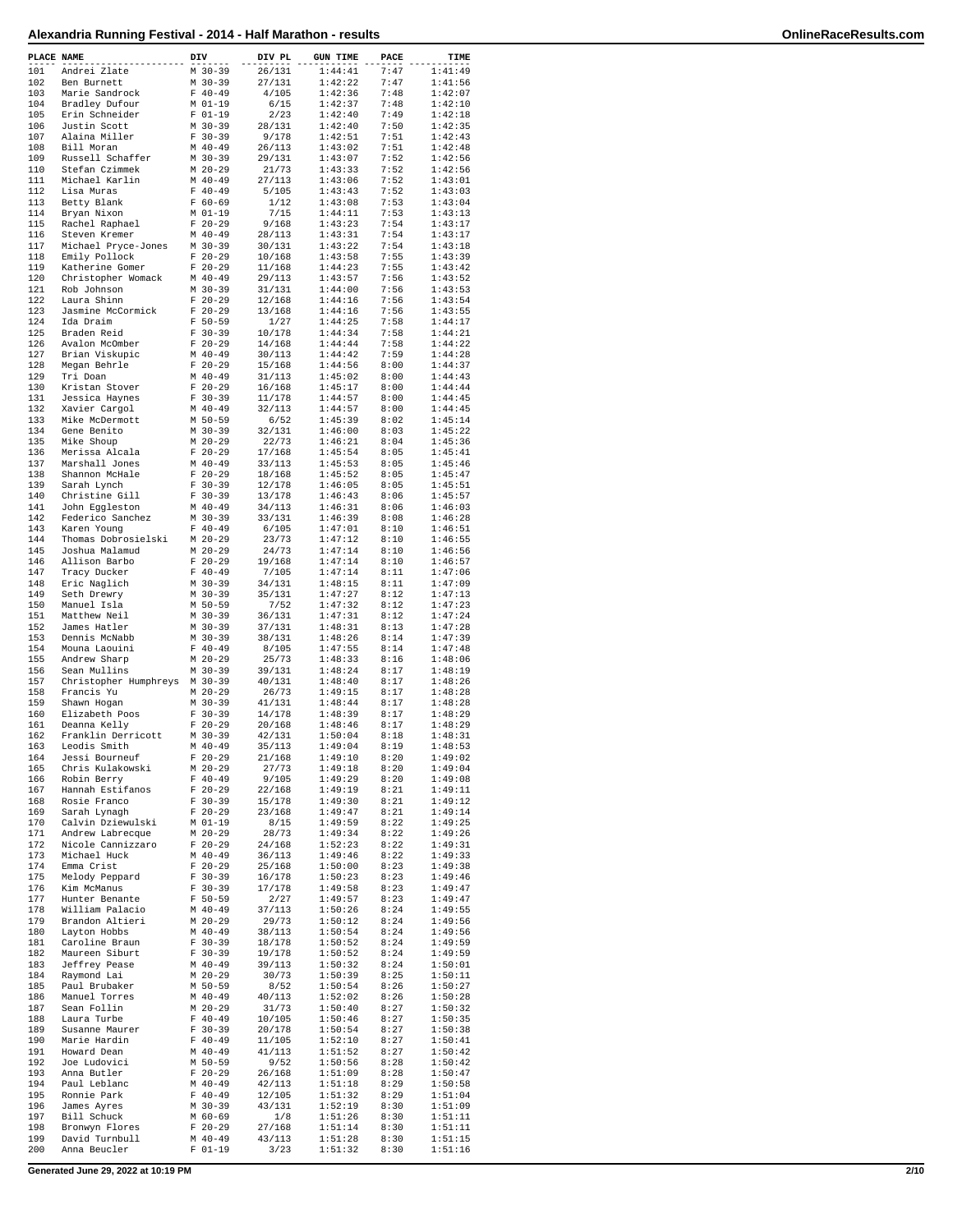| PLACE NAME |                                    | DIV                    | DIV PL           | <b>GUN TIME</b>    | PACE         | TIME               |
|------------|------------------------------------|------------------------|------------------|--------------------|--------------|--------------------|
| 201        | Nicholas Gronlund                  | $M$ 20-29              | 32/73            | 1:52:32            | 8:30         | 1:51:19            |
| 202        | Meg Jones                          | $F 20-29$              | 28/168           | 1:51:43            | 8:30         | 1:51:21            |
| 203        | Radhesh Nair                       | $M$ 40-49              | 44/113           | 1:51:38            | 8:31         | 1:51:23            |
| 204        | Karen Davidson                     | $F 30-39$              | 21/178           | 1:51:46            | 8:31         | 1:51:27            |
| 205        | Anastasia Swearingen               | $F$ 20-29              | 29/168           | 1:52:01            | 8:31         | 1:51:32            |
| 206<br>207 | Raymond Good<br>Drew Griffin       | M 50-59<br>$M$ 20-29   | 10/52<br>33/73   | 1:52:17<br>1:52:11 | 8:31<br>8:32 | 1:51:33<br>1:51:38 |
| 208        | Dmitri Thorpe                      | $M$ 40-49              | 45/113           | 1:52:31            | 8:33         | 1:51:51            |
| 209        | Chris Hill                         | $M$ 40-49              | 46/113           | 1:52:24            | 8:33         | 1:51:53            |
| 210        | Stephen Good                       | M 01-19                | 9/15             | 1:52:42            | 8:33         | 1:51:58            |
| 211        | Estelle Maletz                     | $F 30-39$              | 22/178           | 1:52:39            | 8:33         | 1:51:59            |
| 212        | Hites Ahir                         | $M$ 30-39              | 44/131           | 1:52:10            | 8:33         | 1:52:00            |
| 213        | Yvette Theis                       | $F 30-39$              | 23/178           | 1:52:29            | 8:34         | 1:52:01            |
| 214        | Jason Rutledge                     | $M$ 40-49              | 47/113           | 1:52:28            | 8:34         | 1:52:09            |
| 215        | Eric Lail                          | $M$ 20-29              | 34/73            | 1:52:29            | 8:35         | 1:52:15            |
| 216        | Tracey Enright                     | $F 40-49$              | 13/105           | 1:53:00            | 8:35         | 1:52:21            |
| 217        | Michael Lintner                    | $M$ 30-39              | 45/131           | 1:52:48            | 8:35         | 1:52:23            |
| 218        | Jason Lipka                        | $M$ 40-49              | 48/113           | 1:53:36            | 8:36         | 1:52:32            |
| 219        | John Maguire                       | $M$ 20-29              | 35/73            | 1:52:53            | 8:36         | 1:52:35            |
| 220<br>221 | Roderick Blaylock<br>Armando Leon  | $M$ 30-39<br>$M$ 30-39 | 46/131<br>47/131 | 1:53:11<br>1:53:55 | 8:36<br>8:37 | 1:52:36<br>1:52:41 |
| 222        | Danielle McCadden                  | $F 30-39$              | 24/178           | 1:53:37            | 8:37         | 1:52:52            |
| 223        | Matt Heller                        | $M$ 40-49              | 49/113           | 1:53:39            | 8:37         | 1:52:53            |
| 224        | Ken Schoppmann                     | $M$ 40-49              | 50/113           | 1:54:02            | 8:38         | 1:52:56            |
| 225        | Molly Rumery                       | $F 20-29$              | 30/168           | 1:53:43            | 8:38         | 1:52:59            |
| 226        | Paul Gottuso                       | $M$ 20-29              | 36/73            | 1:53:57            | 8:38         | 1:53:02            |
| 227        | Jisook Song                        | $F 40-49$              | 14/105           | 1:53:19            | 8:38         | 1:53:04            |
| 228        | Alicia David                       | $F 01-19$              | 4/23             | 1:53:13            | 8:38         | 1:53:06            |
| 229        | Richard Settle                     | M 01-19                | 10/15            | 1:53:13            | 8:38         | 1:53:06            |
| 230        | Jill Poon                          | $F 30-39$              | 25/178           | 1:54:03            | 8:38         | 1:53:06            |
| 231        | Corajo Spare                       | $F 20-29$              | 31/168           | 1:53:37            | 8:39         | 1:53:07            |
| 232        | Bruce Jeon                         | $M$ 50-59              | 11/52            | 1:54:07            | 8:39         | 1:53:10            |
| 233        | Jane Luxner                        | $F$ 20-29              | 32/168<br>26/178 | 1:53:57            | 8:39         | 1:53:13<br>1:53:14 |
| 234<br>235 | Erin Wasiak<br>Mark McLeod         | $F 30-39$<br>$M$ 60-69 | 2/8              | 1:53:54<br>1:53:29 | 8:39         | 1:53:14            |
| 236        | Tressa Seetin                      | $F$ 20-29              | 33/168           | 1:53:40            | 8:39<br>8:40 | 1:53:25            |
| 237        | Ed Goodall                         | $M$ 01-19              | 11/15            | 1:53:49            | 8:40         | 1:53:28            |
| 238        | James Taylor                       | $M$ 40-49              | 51/113           | 1:53:46            | 8:40         | 1:53:31            |
| 239        | Thomas Tate                        | $M$ 40-49              | 52/113           | 1:54:01            | 8:41         | 1:53:41            |
| 240        | Michael Gallagher                  | $M$ 30-39              | 48/131           | 1:53:53            | 8:41         | 1:53:42            |
| 241        | Kate Matheson                      | $F 30-39$              | 27/178           | 1:54:14            | 8:42         | 1:53:46            |
| 242        | Michelle Sarver                    | $F$ 20-29              | 34/168           | 1:54:13            | 8:42         | 1:53:57            |
| 243        | Christopher Willmouth M 30-39      |                        | 49/131           | 1:54:09            | 8:43         | 1:54:00            |
| 244        | Jeremy East                        | $M$ 30-39              | 50/131           | 1:54:35            | 8:43         | 1:54:01            |
| 245        | Jonathan De Bernardo               | $M$ 20-29              | 37/73            | 1:54:59            | 8:43         | 1:54:03            |
| 246        | Phil Gore                          | $M$ 40-49              | 53/113           | 1:54:31            | 8:43         | 1:54:03            |
| 247        | David Welti                        | $M$ 20-29              | 38/73            | 1:55:11            | 8:44         | 1:54:14            |
| 248        | Natane Singleton                   | $F 30-39$              | 28/178           | 1:54:31            | 8:44         | 1:54:18            |
| 249<br>250 | Abby McIntyre                      | $F 20-29$<br>$F 40-49$ | 35/168           | 1:54:40<br>1:54:55 | 8:44<br>8:44 | 1:54:20<br>1:54:22 |
| 251        | Vicki Dziewulski<br>Janel George   | $F 30-39$              | 15/105<br>29/178 | 1:54:38            | 8:45         | 1:54:26            |
| 252        | Mark Carothers                     | M 30-39                | 51/131           | 1:55:17            | 8:46         | 1:54:46            |
| 253        | Jennifer Leslie                    | $F 30-39$              | 30/178           | 1:55:11            | 8:47         | 1:54:57            |
| 254        | Diane Samuels                      | $F$ 20-29              | 36/168           | 1:55:04            | 8:47         | 1:54:58            |
| 255        | Vitaliy Pavlyuk                    | $M$ 40-49              | 54/113           | 1:55:36            | 8:47         | 1:55:02            |
| 256        | Matthew Kesting                    | $M$ 30-39              | 52/131           | 1:55:39            | 8:47         | 1:55:04            |
| 257        | Don Dereberry                      | $M$ 50-59              | 12/52            | 1:55:57            | 8:48         | 1:55:16            |
| 258        | George Coan                        | $M$ 30-39              | 53/131           | 1:56:06            | 8:49         | 1:55:22            |
| 259        | Rudy Brioche                       | $M$ 40-49              | 55/113           | 1:56:19            | 8:49         | 1:55:24            |
| 260        | Cameron Alford                     | M 30-39                | 54/131           | 1:56:34            | 8:50         | 1:55:32            |
| 261        | Adam Pallotto                      | $M$ 40-49              | 56/113           | 1:55:39            | 8:50         | 1:55:32            |
| 262<br>263 | Ross Pendergast<br>Caroline Curran | $M$ $01-19$            | 12/15            | 1:56:09<br>1:56:43 | 8:50         | 1:55:34            |
| 264        | Huley Barnette                     | F 01-19<br>$M$ 30-39   | 5/23<br>55/131   | 1:56:22            | 8:50<br>8:51 | 1:55:36<br>1:55:44 |
| 265        | Andy Stedman                       | $M$ 40-49              | 57/113           | 1:56:03            | 8:51         | 1:55:45            |
| 266        | David White                        | M 30-39                | 56/131           | 1:56:34            | 8:51         | 1:55:53            |
| 267        | Daniel Power                       | $M$ 30-39              | 57/131           | 1:57:00            | 8:52         | 1:56:02            |
| 268        | Gabriel Cano                       | $M$ $01-19$            | 13/15            | 1:56:39            | 8:52         | 1:56:04            |
| 269        | Corey Cameron                      | $F$ 20-29              | 37/168           | 1:56:19            | 8:52         | 1:56:05            |
| 270        | Beth Kim                           | $F 30-39$              | 31/178           | 1:56:13            | 8:52         | 1:56:06            |
| 271        | Leanne Vigliano                    | $F 50 - 59$            | 3/27             | 1:56:24            | 8:52         | 1:56:06            |
| 272        | Alma Hernandez                     | $F$ 20-29              | 38/168           | 1:57:12            | 8:52         | 1:56:07            |
| 273        | Jennifer Goltz                     | $F 20-29$              | 39/168           | 1:56:26<br>1:56:26 | 8:53         | 1:56:14            |
| 274<br>275 | Ryan Goltz                         | $M$ 20-29<br>$F 60-69$ | 39/73<br>2/12    | 1:56:33            | 8:53<br>8:54 | 1:56:14<br>1:56:27 |
| 276        | Mary Kessler<br>Sara Dufour        | $F 20-29$              | 40/168           | 1:57:04            | 8:54         | 1:56:33            |
| 277        | Lawny Johnson                      | $M$ 30-39              | 58/131           | 1:58:31            | 8:54         | 1:56:35            |
| 278        | Jason Brayton-Lewis                | M 30-39                | 59/131           | 1:57:09            | 8:55         | 1:56:38            |
| 279        | Christopher Johnston               | $M$ 30-39              | 60/131           | 1:56:57            | 8:55         | 1:56:44            |
| 280        | Linda Andress                      | $F$ 20-29              | 41/168           | 1:57:54            | 8:56         | 1:56:49            |
| 281        | Christina Luckett                  | $F 30-39$              | 32/178           | 1:57:18            | 8:56         | 1:56:55            |
| 282        | Rupert Finke                       | $M$ 40-49              | 58/113           | 1:57:20            | 8:57         | 1:57:04            |
| 283        | Stephanie Hedges                   | $F 40-49$              | 16/105           | 1:58:18            | 8:57         | 1:57:07            |
| 284        | Lani Randle                        | $F 30-39$              | 33/178           | 1:57:37            | 8:57         | 1:57:10            |
| 285        | Steven Randle                      | M 30-39                | 61/131           | 1:57:38            | 8:57         | 1:57:11            |
| 286        | David Wolf-Hudson                  | $M$ 30-39              | 62/131           | 1:57:30            | 8:57         | 1:57:14            |
| 287<br>288 | Jed Bullock<br>Molly Abraham       | M 30-39<br>$F 30-39$   | 63/131<br>34/178 | 1:58:29<br>1:58:54 | 8:58<br>8:58 | 1:57:17<br>1:57:25 |
| 289        | Charlaine Prescott                 | $F 20-29$              | 42/168           | 1:57:49            | 8:58         | 1:57:26            |
| 290        | Heather Gastardi                   | $F$ 20-29              | 43/168           | 1:58:56            | 8:58         | 1:57:26            |
| 291        | Ray Cook                           | M 50-59                | 13/52            | 1:57:56            | 8:59         | 1:57:29            |
| 292        | Tehan Scully                       | $F 30-39$              | 35/178           | 1:58:06            | 8:59         | 1:57:37            |
| 293        | Rachel Vogus                       | $F 30-39$              | 36/178           | 1:58:09            | 9:00         | 1:57:44            |
| 294        | Yoopadee Wongsuptawee              | $F 30-39$              | 37/178           | 1:58:28            | 9:00         | 1:57:47            |
| 295        | Lee White                          | M 50-59                | 14/52            | 1:58:03            | 9:00         | 1:57:50            |
| 296        | St Clair Williams                  | $M$ 40-49              | 59/113           | 1:58:19            | 9:00         | 1:57:51            |
| 297        | Mari Wolfe                         | $F 40-49$              | 17/105           | 1:58:44            | 9:00         | 1:57:53            |
| 298<br>299 | Marie Fredlake<br>Michelle Nielsen | $F 30-39$<br>$F 40-49$ | 38/178           | 1:58:37<br>1:59:15 | 9:00<br>9:01 | 1:57:53<br>1:58:04 |
| 300        | Tiffany Breeden                    | $F 20-29$              | 18/105<br>44/168 | 1:58:29            | 9:01         | 1:58:05            |
|            |                                    |                        |                  |                    |              |                    |

**Generated June 29, 2022 at 10:19 PM 3/10**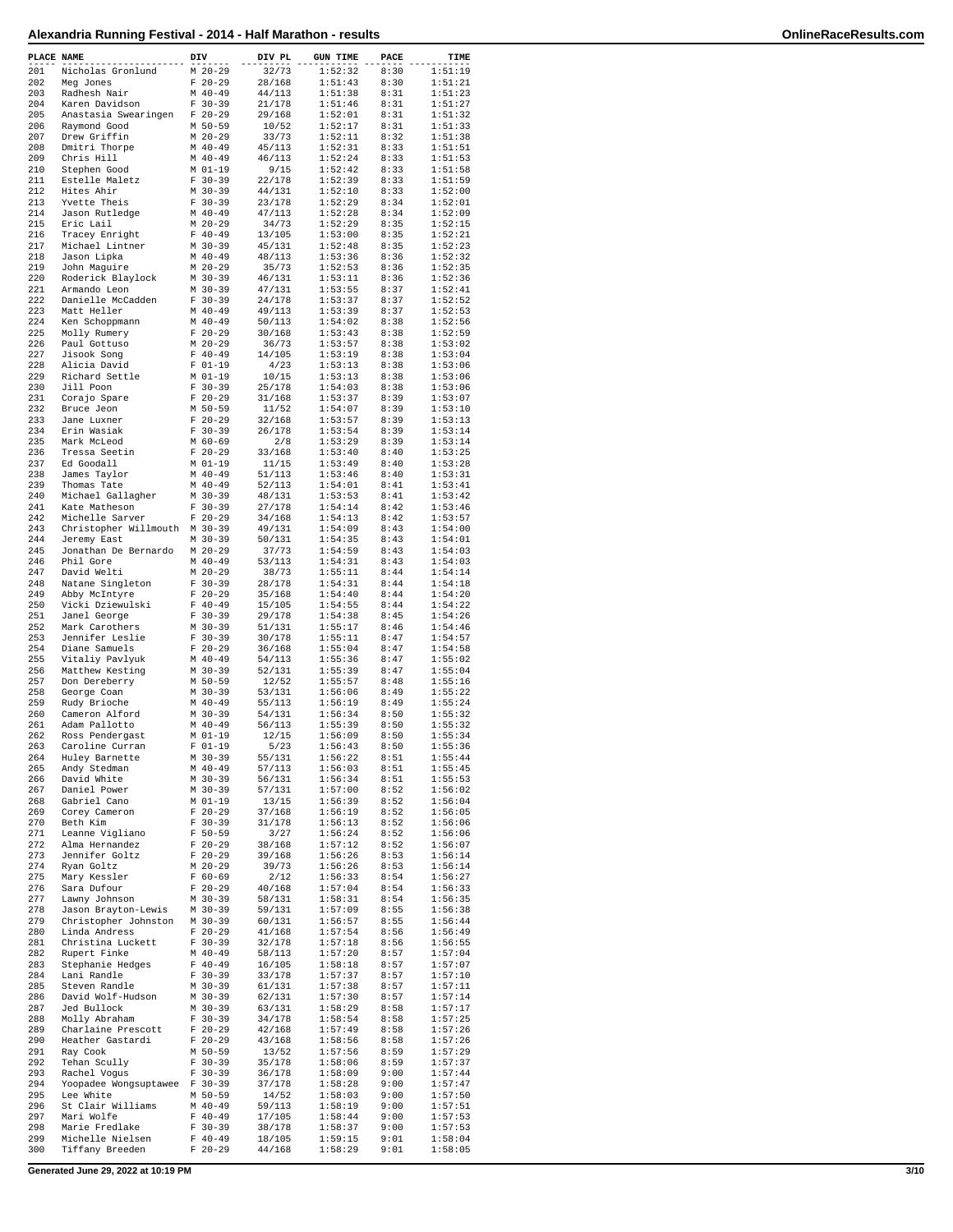| PLACE NAME |                                                | DIV |                          | DIV PL           | <b>GUN TIME</b>    | PACE         | TIME               |
|------------|------------------------------------------------|-----|--------------------------|------------------|--------------------|--------------|--------------------|
| 301        | Sean Hart                                      |     | $M$ 20-29                | 40/73            | 1:58:29            | 9:01         | 1:58:06            |
| 302<br>303 | Jon Kroeper                                    |     | $M$ 40-49<br>$F 30-39$   | 60/113<br>39/178 | 1:59:06<br>1:58:36 | 9:03<br>9:03 | 1:58:24<br>1:58:27 |
| 304        | Ashley Hutcherson<br>Yves Puisieux             |     | M 50-59                  | 15/52            | 1:58:46            | 9:04         | 1:58:36            |
| 305        | Rebecca Ward                                   |     | $F 30-39$                | 40/178           | 1:59:14            | 9:04         | 1:58:41            |
| 306        | Roger Kapsimalis                               |     | $M$ 20-29                | 41/73            | 1:59:13            | 9:04         | 1:58:41<br>1:58:51 |
| 307<br>308 | Kate McGrail<br>Kelly Burns                    |     | $F 30-39$<br>$F 40-49$   | 41/178<br>19/105 | 1:59:28<br>1:59:17 | 9:05<br>9:05 | 1:58:54            |
| 309        | Lindsay Kuczera                                |     | $F 20-29$                | 45/168           | 1:59:26            | 9:06         | 1:59:01            |
| 310        | Stephen Roberts                                |     | $M$ 40-49                | 61/113           | 1:59:36            | 9:06         | 1:59:03            |
| 311<br>312 | Chad Judkins<br>Kiyoshi Okumura                |     | M 30-39<br>M 50-59       | 64/131<br>16/52  | 1:59:11<br>1:59:20 | 9:06<br>9:06 | 1:59:03<br>1:59:07 |
| 313        | Patricia Wieschhorster F 40-49                 |     |                          | 20/105           | 1:59:13            | 9:06         | 1:59:07            |
| 314        | Roberto Ingrao                                 |     | $M$ 20-29                | 42/73            | 2:02:34            | 9:06         | 1:59:12            |
| 315        | Jennifer Baragary                              |     | $F 30-39$                | 42/178           | 1:59:32            | 9:06         | 1:59:13            |
| 316<br>317 | Angela Tennis                                  |     | $F 30-39$                | 43/178           | 1:59:50            | 9:07         | 1:59:15            |
| 318        | Angela Tran<br>Chris Reeves                    |     | $F$ 20-29<br>$M$ 30-39   | 46/168<br>65/131 | 1:59:40<br>1:59:25 | 9:07<br>9:07 | 1:59:17<br>1:59:17 |
| 319        | Shailesh Sahay                                 |     | $M$ 30-39                | 66/131           | 1:59:37            | 9:07         | 1:59:18            |
| 320        | Christopher Yee                                |     | $M$ 40-49                | 62/113           | 1:59:49            | 9:07         | 1:59:23            |
| 321<br>322 | Molly Brown                                    |     | $F$ 20-29<br>$F 40 - 49$ | 47/168<br>21/105 | 2:00:20<br>2:00:28 | 9:08<br>9:08 | 1:59:34<br>1:59:34 |
| 323        | Tonya MacK<br>Karina Suaznabar                 |     | $F 40-49$                | 22/105           | 2:00:20            | 9:09         | 1:59:42            |
| 324        | Josh Flores                                    |     | $M$ 20-29                | 43/73            | 1:59:57            | 9:09         | 1:59:44            |
| 325        | Joseph Cirillo                                 |     | $M$ 20-29                | 44/73            | 2:00:12            | 9:09         | 1:59:46            |
| 326        | Rachel Swarts                                  |     | $F 01-19$                | 6/23             | 2:00:12            | 9:09         | 1:59:46<br>1:59:47 |
| 327<br>328 | Eric Pico<br>Tracy Phillips                    |     | $M$ 30-39<br>$F 30-39$   | 67/131<br>44/178 | 2:00:00<br>2:00:19 | 9:09<br>9:10 | 1:59:58            |
| 329        | Emily Greene                                   |     | $F 30-39$                | 45/178           | 2:00:42            | 9:10         | 2:00:03            |
| 330        | Francis Falgiano                               |     | $M$ 60-69                | 3/8              | 2:01:04            | 9:11         | 2:00:17            |
| 331        | Jennifer Levy                                  |     | $F 40-49$                | 23/105           | 2:00:32            | 9:12         | 2:00:22            |
| 332<br>333 | Lera Beussink<br>Lauren Quinn                  |     | $F 30-39$<br>$F 30-39$   | 46/178<br>47/178 | 2:01:23<br>2:00:53 | 9:12<br>9:12 | 2:00:23<br>2:00:26 |
| 334        | Cherie Cummings                                |     | $F 30-39$                | 48/178           | 2:00:47            | 9:13         | 2:00:36            |
| 335        | Dorothy Wright                                 |     | $F 50 - 59$              | 4/27             | 2:00:54            | 9:13         | 2:00:37            |
| 336        | Clay Briss                                     |     | $M$ 20-29                | 45/73            | 2:01:09            | 9:13         | 2:00:42            |
| 337        | Alyssa Deffenbaugh                             |     | $F 30-39$<br>$F 30-39$   | 49/178           | 2:01:51            | 9:14<br>9:14 | 2:00:48<br>2:00:49 |
| 338<br>339 | Amy Phillips<br>Sydney Emerson                 |     | $F$ 20-29                | 50/178<br>48/168 | 2:01:10<br>2:01:02 | 9:14         | 2:00:52            |
| 340        | Natalie Farr                                   |     | $F 30-39$                | 51/178           | 2:01:21            | 9:14         | 2:00:54            |
| 341        | Ryan Vick                                      |     | M 30-39                  | 68/131           | 2:01:52            | 9:14         | 2:00:55            |
| 342        | Daniele Nebbia                                 |     | $M$ 30-39                | 69/131           | 2:01:03            | 9:15         | 2:00:58            |
| 343<br>344 | Oscar Suaznabar<br>Robert Sands                |     | $M$ 30-39<br>M 50-59     | 70/131<br>17/52  | 2:01:38<br>2:01:38 | 9:15<br>9:15 | 2:01:00<br>2:01:09 |
| 345        | Anne Morales                                   |     | $F 20-29$                | 49/168           | 2:01:31            | 9:16         | 2:01:18            |
| 346        | Moira Dhaliwal                                 |     | $F 20-29$                | 50/168           | 2:01:48            | 9:17         | 2:01:24            |
| 347        | Dimple Mozhi                                   |     | $F 01-19$                | 7/23             | 2:01:34            | 9:17         | 2:01:27            |
| 348<br>349 | Jay Holtrop<br>Brian Daniel                    |     | $M$ 30-39<br>$M$ 30-39   | 71/131<br>72/131 | 2:01:52<br>2:02:03 | 9:17<br>9:17 | 2:01:30<br>2:01:33 |
| 350        | Michael Garcia                                 |     | $M$ 20-29                | 46/73            | 2:02:23            | 9:18         | 2:01:40            |
| 351        | James Monroe                                   |     | $M$ 40-49                | 63/113           | 2:02:49            | 9:18         | 2:01:42            |
| 352        | Troy Hughes                                    |     | $M$ 40-49                | 64/113           | 2:02:49            | 9:18         | 2:01:42            |
| 353<br>354 | Gabrielle Hayes                                |     | $F 01-19$<br>$F 30-39$   | 8/23<br>52/178   | 2:02:14<br>2:02:15 | 9:18<br>9:18 | 2:01:42<br>2:01:43 |
| 355        | Isabel Morales<br>Omar Watson                  |     | M 30-39                  | 73/131           | 2:02:31            | 9:18         | 2:01:44            |
| 356        | Alvin Lee                                      |     | $M$ 30-39                | 74/131           | 2:02:32            | 9:18         | 2:01:45            |
| 357        | Joe Fimple                                     |     | $M$ 40-49                | 65/113           | 2:03:01            | 9:18         | 2:01:49            |
| 358<br>359 | Jefferson Miner                                |     | M 30-39                  | 75/131<br>24/105 | 2:02:47            | 9:20<br>9:20 | 2:02:04            |
| 360        | Brenda Spencer<br>Cynthia Martin               |     | $F 40-49$<br>$F 50 - 59$ | 5/27             | 2:02:46<br>2:02:59 | 9:20         | 2:02:05<br>2:02:05 |
| 361        | Galo Chaves                                    |     | $M$ 40-49                | 66/113           | 2:02:24            | 9:20         | 2:02:06            |
| 362        | Christen Fredin                                |     | $F 30-39$                | 53/178           | 2:02:45            | 9:20         | 2:02:11            |
| 363<br>364 | Therren Dyson                                  |     | M 30-39                  | 76/131           | 2:02:42            | 9:21         | 2:02:24            |
| 365        | $\mathtt{Arthur}$ Johnston<br>Britany Selhorst |     | M 30-39<br>$F$ 20-29     | 77/131<br>51/168 | 2:03:20<br>2:02:58 | 9:21<br>9:22 | 2:02:28<br>2:02:35 |
| 366        | Taylor Byrnes                                  |     | $F 20-29$                | 52/168           | 2:03:03            | 9:22         | 2:02:41            |
| 367        | Nathan Egge                                    |     | $M 30-39$                | 78/131           | 2:03:07            | 9:23         | 2:02:44            |
| 368        | Fansu Ku                                       |     | $F 40-49$                | 25/105           | 2:03:03            | 9:23         | 2:02:45            |
| 369<br>370 | Tracie McDowell<br>Michelle Ibarra             |     | $F 40-49$<br>$F 20-29$   | 26/105<br>53/168 | 2:03:25<br>2:03:17 | 9:23<br>9:23 | 2:02:50<br>2:02:50 |
| 371        | Vanita Meyer                                   |     | $F 40-49$                | 27/105           | 2:03:43            | 9:24         | 2:02:57            |
| 372        | Alice Loughran                                 |     | $F 40-49$                | 28/105           | 2:03:29            | 9:24         | 2:03:04            |
| 373        | Jessica Hubbard                                |     | $F$ 20-29                | 54/168           | 2:03:47            | 9:24         | 2:03:04            |
| 374<br>375 | Michael Dobbyn<br>Meghan Malloy                |     | $M$ 20-29<br>$F 30-39$   | 47/73<br>54/178  | 2:04:21<br>2:03:55 | 9:24<br>9:25 | 2:03:09<br>2:03:12 |
| 376        | Francis Combs                                  |     | M 30-39                  | 79/131           | 2:03:37            | 9:25         | 2:03:15            |
| 377        | Elizabeth Paronett                             |     | $F 30-39$                | 55/178           | 2:04:13            | 9:26         | 2:03:24            |
| 378        | Ron Cheatham                                   |     | $M$ 40-49                | 67/113           | 2:04:17            | 9:26         | 2:03:24            |
| 379<br>380 | Cory Wills<br>Andrew Tufano                    |     | $M$ 20-29<br>$M$ 01-19   | 48/73<br>14/15   | 2:03:46<br>2:03:59 | 9:26<br>9:26 | 2:03:26<br>2:03:27 |
| 381        | Kayla Magill                                   |     | $F 01-19$                | 9/23             | 2:04:06            | 9:26         | 2:03:35            |
| 382        | Brian Skow                                     |     | M 40-49                  | 68/113           | 2:04:42            | 9:27         | 2:03:38            |
| 383        | David Anglin                                   |     | $M$ 40-49                | 69/113           | 2:04:58            | 9:27         | 2:03:43            |
| 384<br>385 | Brittney Musick<br>Diana Airoldi               |     | $F 20-29$<br>$F 30-39$   | 55/168<br>56/178 | 2:07:17<br>2:07:17 | 9:28<br>9:28 | 2:03:55<br>2:03:56 |
| 386        | Brian Lachance                                 |     | $M$ 30-39                | 80/131           | 2:04:15            | 9:29         | 2:04:02            |
| 387        | Brienna Larrick                                |     | $F$ 20-29                | 56/168           | 2:05:15            | 9:29         | 2:04:04            |
| 388        | Kathi Robertson                                |     | $F 40-49$                | 29/105           | 2:05:00            | 9:29         | 2:04:07            |
| 389        | Kaitlin Crawford                               |     | $F$ 20-29                | 57/168           | 2:05:17            | 9:30         | 2:04:17            |
| 390<br>391 | Scotty Van Domelen<br>Marybeth Ryan            |     | $M$ 40-49<br>$F 40-49$   | 70/113<br>30/105 | 2:05:15<br>2:04:34 | 9:30<br>9:30 | 2:04:19<br>2:04:19 |
| 392        | Sarah Rodman                                   |     | $F 30-39$                | 57/178           | 2:04:39            | 9:30         | 2:04:20            |
| 393        | Scott Jenkins                                  |     | $M$ 40-49                | 71/113           | 2:04:58            | 9:30         | 2:04:26            |
| 394        | Gabriela Sanchez-Bravo F 20-29                 |     |                          | 58/168           | 2:04:38            | 9:31         | 2:04:31            |
| 395<br>396 | Stefano Malerba<br>Maureen Boisvert            |     | M 20-29<br>$F$ 40-49     | 49/73<br>31/105  | 2:04:38<br>2:05:09 | 9:31<br>9:31 | 2:04:32<br>2:04:32 |
| 397        | Tanya Moore                                    |     | $F 40-49$                | 32/105           | 2:05:28            | 9:32         | 2:04:41            |
| 398        | Nathan Kreeger                                 |     | $M$ 40-49                | 72/113           | 2:05:34            | 9:32         | 2:04:51            |
| 399        | Veronica Colas                                 |     | $F$ 20-29                | 59/168           | 2:05:56            | 9:32         | 2:04:53            |
| 400        | Brian Colas                                    |     | $M$ 20-29                | 50/73            | 2:05:56            | 9:32         | 2:04:53            |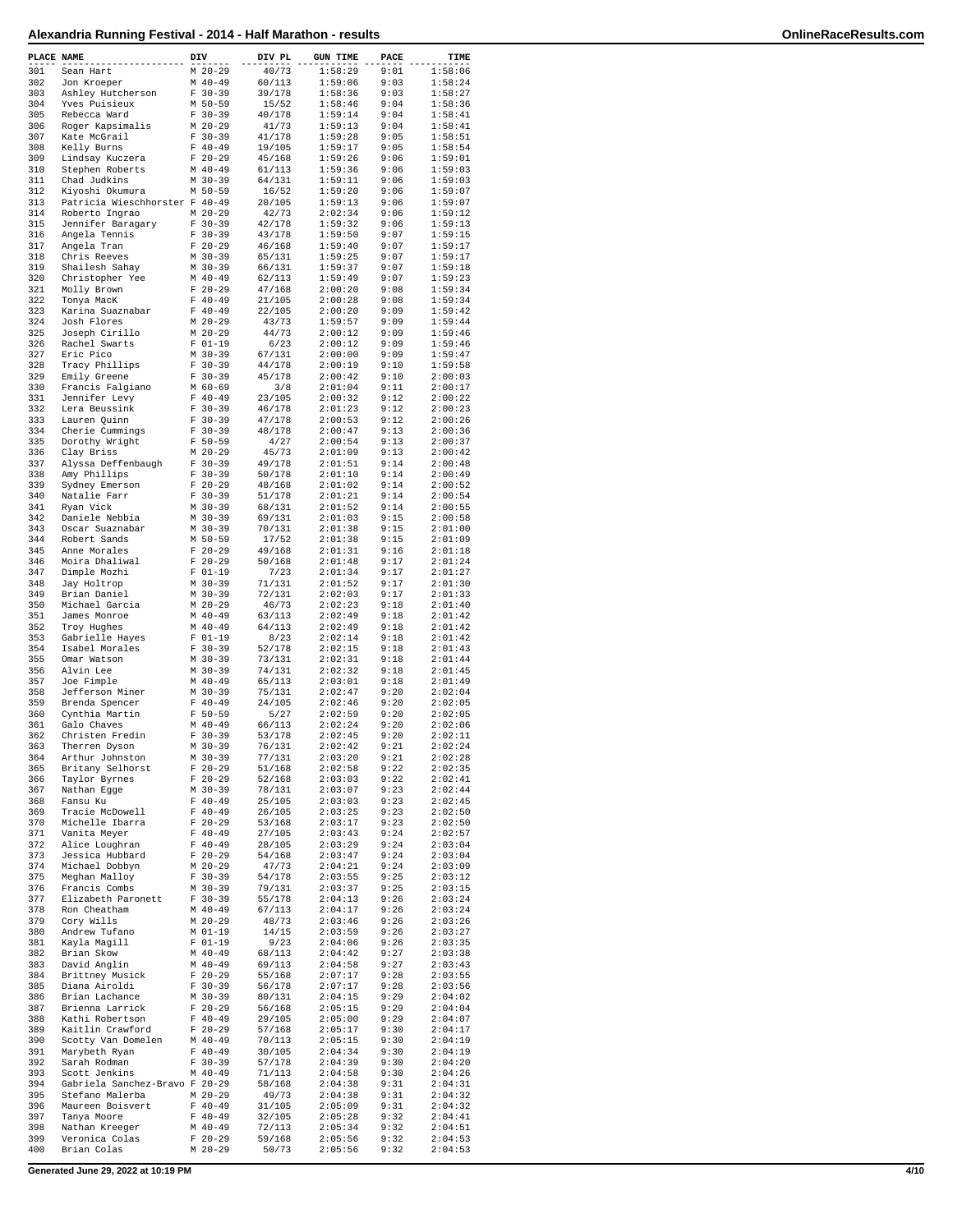| PLACE NAME |                                                   | DIV |                        | DIV PL           | <b>GUN TIME</b>    | PACE         | TIME               |
|------------|---------------------------------------------------|-----|------------------------|------------------|--------------------|--------------|--------------------|
| 401        | Derek McDaniel                                    |     | $M$ 40-49              | 73/113           | 2:06:06            | 9:33         | 2:04:57            |
| 402        | Ann Eickelberg                                    |     | $F$ 20-29              | 60/168           | 2:05:21            | 9:33         | 2:05:00            |
| 403        | Jeffrey Watson                                    |     | M 50-59                | 18/52            | 2:05:09            | 9:33         | 2:05:00            |
| 404        | Brittany Eckert                                   |     | $F$ 20-29              | 61/168           | 2:05:23            | 9:33         | 2:05:01            |
| 405<br>406 | Eric Eller<br>Tyler Oxley                         |     | $M$ 40-49<br>$M$ 40-49 | 74/113<br>75/113 | 2:05:51<br>2:05:28 | 9:33<br>9:33 | 2:05:02<br>2:05:03 |
| 407        | Matt Layman                                       |     | $M$ 40-49              | 76/113           | 2:05:43            | 9:34         | 2:05:12            |
| 408        | Angela Alieu                                      |     | $F 40 - 49$            | 33/105           | 2:06:20            | 9:34         | 2:05:20            |
| 409        | Jason Verkay                                      |     | $M$ 40-49              | 77/113           | 2:05:41            | 9:35         | 2:05:20            |
| 410        | Neisa Condemaita                                  |     | $F 30-39$              | 58/178           | 2:05:35            | 9:35         | 2:05:24            |
| 411        | Kelvin Hao                                        |     | $M$ 40-49              | 78/113           | 2:05:40            | 9:35         | 2:05:25            |
| 412<br>413 | Stephen Cook                                      |     | M 50-59<br>$F 50-59$   | 19/52<br>6/27    | 2:06:35<br>2:06:40 | 9:35<br>9:36 | 2:05:30<br>2:05:36 |
| 414        | Randy Davis<br>Katie Makris                       |     | $F 30-39$              | 59/178           | 2:05:49            | 9:36         | 2:05:40            |
| 415        | Sara Norman                                       |     | $F 30-39$              | 60/178           | 2:05:49            | 9:36         | 2:05:40            |
| 416        | Dawn Dixon                                        |     | $F 40-49$              | 34/105           | 2:06:29            | 9:36         | 2:05:43            |
| 417        | Frederick Whitaker                                |     | M 30-39                | 81/131           | 2:06:20            | 9:36         | 2:05:43            |
| 418        | Megan Neterer                                     |     | $F 20-29$              | 62/168           | 2:06:08            | 9:37         | 2:05:52            |
| 419        | Rebecca Good                                      |     | $F 01-19$              | 10/23            | 2:06:40            | 9:37         | 2:05:57            |
| 420<br>421 | Matthew Fichman<br>Eduardo Dominguez-Imbe M 20-29 |     | $M$ 20-29              | 51/73<br>52/73   | 2:06:14<br>2:06:48 | 9:37<br>9:37 | 2:05:57<br>2:05:58 |
| 422        | Jesus Gonzalez                                    |     | $M$ 40-49              | 79/113           | 2:07:08            | 9:39         | 2:06:15            |
| 423        | Robbie Sidell                                     |     | M 30-39                | 82/131           | 2:07:10            | 9:39         | 2:06:16            |
| 424        | Elizabeth Ardagna                                 |     | $F$ 20-29              | 63/168           | 2:07:10            | 9:39         | 2:06:16            |
| 425        | Chris Curran                                      |     | M 50-59                | 20/52            | 2:07:29            | 9:39         | 2:06:21            |
| 426        | Emily Molnar                                      |     | $F 20-29$              | 64/168           | 2:06:40            | 9:39         | 2:06:24            |
| 427        | Jillian Fichman                                   |     | $F$ 20-29              | 65/168           | 2:06:40            | 9:39         | 2:06:24            |
| 428<br>429 | Juliet Kenny<br>Laura Pormann                     |     | $F$ 20-29<br>$F 40-49$ | 66/168<br>35/105 | 2:06:40<br>2:06:53 | 9:39<br>9:40 | 2:06:24<br>2:06:33 |
| 430        | Donna Brooks                                      |     | $F 40-49$              | 36/105           | 2:07:45            | 9:40         | 2:06:33            |
| 431        | Kelly Pabilonia                                   |     | $F 40-49$              | 37/105           | 2:06:48            | 9:40         | 2:06:36            |
| 432        | Eileen Chiang                                     |     | $F 40 - 49$            | 38/105           | 2:07:08            | 9:41         | 2:06:47            |
| 433        | John Bolden                                       |     | $M$ 40-49              | 80/113           | 2:07:24            | 9:42         | 2:06:52            |
| 434        | Johnny Stewart                                    |     | $M$ 30-39              | 83/131           | 2:08:07            | 9:42         | 2:06:53            |
| 435        | Amanda Kelly                                      |     | $F$ 20-29              | 67/168           | 2:07:15            | 9:42         | 2:06:58            |
| 436<br>437 | Phillip Jordan                                    |     | M 50-59<br>$M$ 30-39   | 21/52<br>84/131  | 2:08:04<br>2:07:34 | 9:42<br>9:42 | 2:06:59<br>2:07:02 |
| 438        | Mark Gandee<br>Teena Renfrow                      |     | $F 50 - 59$            | 7/27             | 2:07:29            | 9:43         | 2:07:06            |
| 439        | Sarah Lyberg                                      |     | $F 40-49$              | 39/105           | 2:07:37            | 9:43         | 2:07:11            |
| 440        | Julius Garcia                                     |     | M 50-59                | 22/52            | 2:08:14            | 9:43         | 2:07:12            |
| 441        | Paola Repetto                                     |     | $F 30-39$              | 61/178           | 2:08:04            | 9:43         | 2:07:13            |
| 442        | Angelo Parrish                                    |     | $M$ 40-49              | 81/113           | 2:07:52            | 9:44         | 2:07:18            |
| 443        | Alexandria Meulemans                              |     | $F$ 20-29              | 68/168           | 2:08:29            | 9:44         | 2:07:28            |
| 444<br>445 | Candace Gibson                                    |     | $F 30-39$              | 62/178           | 2:07:41<br>2:07:50 | 9:44<br>9:44 | 2:07:29<br>2:07:30 |
| 446        | Rebecca Malamud<br>Dana Casanave                  |     | $F$ 20-29<br>$F 30-39$ | 69/168<br>63/178 | 2:08:12            | 9:44         | 2:07:30            |
| 447        | Steve James                                       |     | M 50-59                | 23/52            | 2:08:26            | 9:45         | 2:07:38            |
| 448        | Ashley Taylor                                     |     | $F 20-29$              | 70/168           | 2:08:26            | 9:45         | 2:07:38            |
| 449        | Ryan Duckwitz                                     |     | $M$ 20-29              | 53/73            | 2:09:04            | 9:46         | 2:07:48            |
| 450        | Eric Misic                                        |     | $M$ 30-39              | 85/131           | 2:08:53            | 9:46         | 2:07:53            |
| 451        | Boscolo Vides                                     |     | $M$ 30-39              | 86/131           | 2:08:58            | 9:46         | 2:07:57            |
| 452<br>453 | Stefanie Hranek<br>Lilly Ji                       |     | $F$ 20-29<br>$F 40-49$ | 71/168<br>40/105 | 2:08:54<br>2:08:26 | 9:47<br>9:47 | 2:08:09<br>2:08:10 |
| 454        | Theodore Roach                                    |     | $M$ 40-49              | 82/113           | 2:09:21            | 9:47         | 2:08:10            |
| 455        | Edward Martin                                     |     | M 50-59                | 24/52            | 2:09:02            | 9:48         | 2:08:12            |
| 456        | Tana Devine                                       |     | $F 40-49$              | 41/105           | 2:09:30            | 9:48         | 2:08:17            |
| 457        | Carlyle Lowe                                      |     | $M$ 40-49              | 83/113           | 2:08:48            | 9:48         | 2:08:20            |
| 458        | Emily Norton                                      |     | $F$ 20-29              | 72/168           | 2:09:32            | 9:48         | 2:08:22            |
| 459        | William Pratt                                     |     | $M$ 30-39<br>$F 30-39$ | 87/131           | 2:08:54            | 9:49         | 2:08:24            |
| 460<br>461 | Melody King<br>Cindy Schoenlaub                   |     | $F 50-59$              | 64/178<br>8/27   | 2:08:49<br>2:08:50 | 9:49<br>9:49 | 2:08:25<br>2:08:25 |
| 462        | Sam Wertheimer                                    |     | $M$ 20-29              | 54/73            | 2:09:45            | 9:49         | 2:08:27            |
| 463        | Gayle Love                                        |     | $F$ 20-29              | 73/168           | 2:09:45            | 9:49         | 2:08:27            |
| 464        | Jeff Miller                                       |     | $M$ 30-39              | 88/131           | 2:09:35            | 9:49         | 2:08:27            |
| 465        | Erich Zimmermann                                  |     | $M$ 30-39              | 89/131           | 2:08:51            | 9:49         | 2:08:29            |
| 466        | Paul Ormsby                                       |     | M 50-59                | 25/52            | 2:08:40            | 9:49         | 2:08:31            |
| 467<br>468 | Michael Brown                                     |     | M 30-39                | 90/131<br>65/178 | 2:09:46<br>2:09:00 | 9:49         | 2:08:36<br>2:08:41 |
| 469        | Heidi Morales<br>Anthony MacUla                   |     | $F 30-39$<br>M 50-59   | 26/52            | 2:10:02            | 9:50<br>9:50 | 2:08:43            |
| 470        | Jeannie Labella                                   |     | $F 40 - 49$            | 42/105           | 2:09:33            | 9:50         | 2:08:47            |
| 471        | Yanilka Fernandez-Mosq F 30-39                    |     |                        | 66/178           | 2:09:29            | 9:51         | 2:08:54            |
| 472        | Colleen Powers                                    |     | $F$ 20-29              | 74/168           | 2:09:17            | 9:51         | 2:08:55            |
| 473        | Vicki Sue Merry                                   |     | $F 50 - 59$            | 9/27             | 2:09:47            | 9:51         | 2:09:01            |
| 474<br>475 | Betsy Purcell                                     |     | $F$ 20-29              | 75/168           | 2:09:18<br>2:09:38 | 9:51<br>9:52 | 2:09:02<br>2:09:15 |
| 476        | Abigail Azari<br>Michael Conti                    |     | $F$ 20-29<br>$M$ 30-39 | 76/168<br>91/131 | 2:09:46            | 9:53         | 2:09:21            |
| 477        | Amon Diop                                         |     | M 30-39                | 92/131           | 2:10:05            | 9:53         | 2:09:25            |
| 478        | Thor Gran                                         |     | $M$ 40-49              | 84/113           | 2:10:07            | 9:53         | 2:09:28            |
| 479        | Lauren Taylor                                     |     | $F$ 20-29              | 77/168           | 2:09:45            | 9:54         | 2:09:33            |
| 480        | Maya Bruck                                        |     | $F 40-49$              | 43/105           | 2:09:57            | 9:55         | 2:09:43            |
| 481        | Akilah Futch                                      |     | $F 30-39$              | 67/178           | 2:12:28            | 9:55         | 2:09:51            |
| 482        | Tiffany Johnson                                   |     | $F 30-39$              | 68/178           | 2:10:23            | 9:55         | 2:09:53            |
| 483<br>484 | Andrew Kissler<br>Ruben Rosario                   |     | M 30-39<br>$M$ 30-39   | 93/131<br>94/131 | 2:10:23<br>2:11:11 | 9:55<br>9:55 | 2:09:54<br>2:09:54 |
| 485        | Tiffany Kissler                                   |     | $F$ 20-29              | 78/168           | 2:10:25            | 9:56         | 2:09:56            |
| 486        | Jennifer Morris                                   |     | $F 30-39$              | 69/178           | 2:10:19            | 9:56         | 2:09:59            |
| 487        | Troy Alexander                                    |     | $M$ 40-49              | 85/113           | 2:10:47            | 9:56         | 2:10:03            |
| 488        | James Winnefeld                                   |     | M 50-59                | 27/52            | 2:10:46            | 9:56         | 2:10:03            |
| 489        | Margaret Sherwood                                 |     | $F 30-39$              | 70/178           | 2:10:30            | 9:56         | 2:10:05            |
| 490<br>491 | Kristin Wilhelm<br>Megan Fickel                   |     | $F$ 20-29<br>$F$ 20-29 | 79/168<br>80/168 | 2:10:31<br>2:10:31 | 9:56<br>9:56 | 2:10:07<br>2:10:08 |
| 492        | Jeffery Crawford                                  |     | M 30-39                | 95/131           | 2:10:48            | 9:57         | 2:10:09            |
| 493        | Mike Mannebach                                    |     | $M$ 40-49              | 86/113           | 2:10:45            | 9:57         | 2:10:10            |
| 494        | Bob Hersh                                         |     | M 60-69                | 4/8              | 2:10:26            | 9:57         | 2:10:10            |
| 495        | Julie Demarco                                     | F   | $30 - 39$              | 71/178           | 2:10:36            | 9:57         | 2:10:17            |
| 496        | William Devan                                     |     | $M$ 40-49              | 87/113           | 2:10:43            | 9:57         | 2:10:19            |
| 497<br>498 | Cecelia Van Rooyen<br>Amina Ait-Bella             |     | $F$ 20-29<br>$F 01-19$ | 81/168<br>11/23  | 2:11:13<br>2:11:12 | 9:57<br>9:58 | 2:10:20<br>2:10:25 |
| 499        | Sarah Haggard                                     |     | $F 30-39$              | 72/178           | 2:11:04            | 9:58         | 2:10:28            |
| 500        | Erin Krietsch                                     |     | $F 30-39$              | 73/178           | 2:10:53            | 9:58         | 2:10:31            |
|            |                                                   |     |                        |                  |                    |              |                    |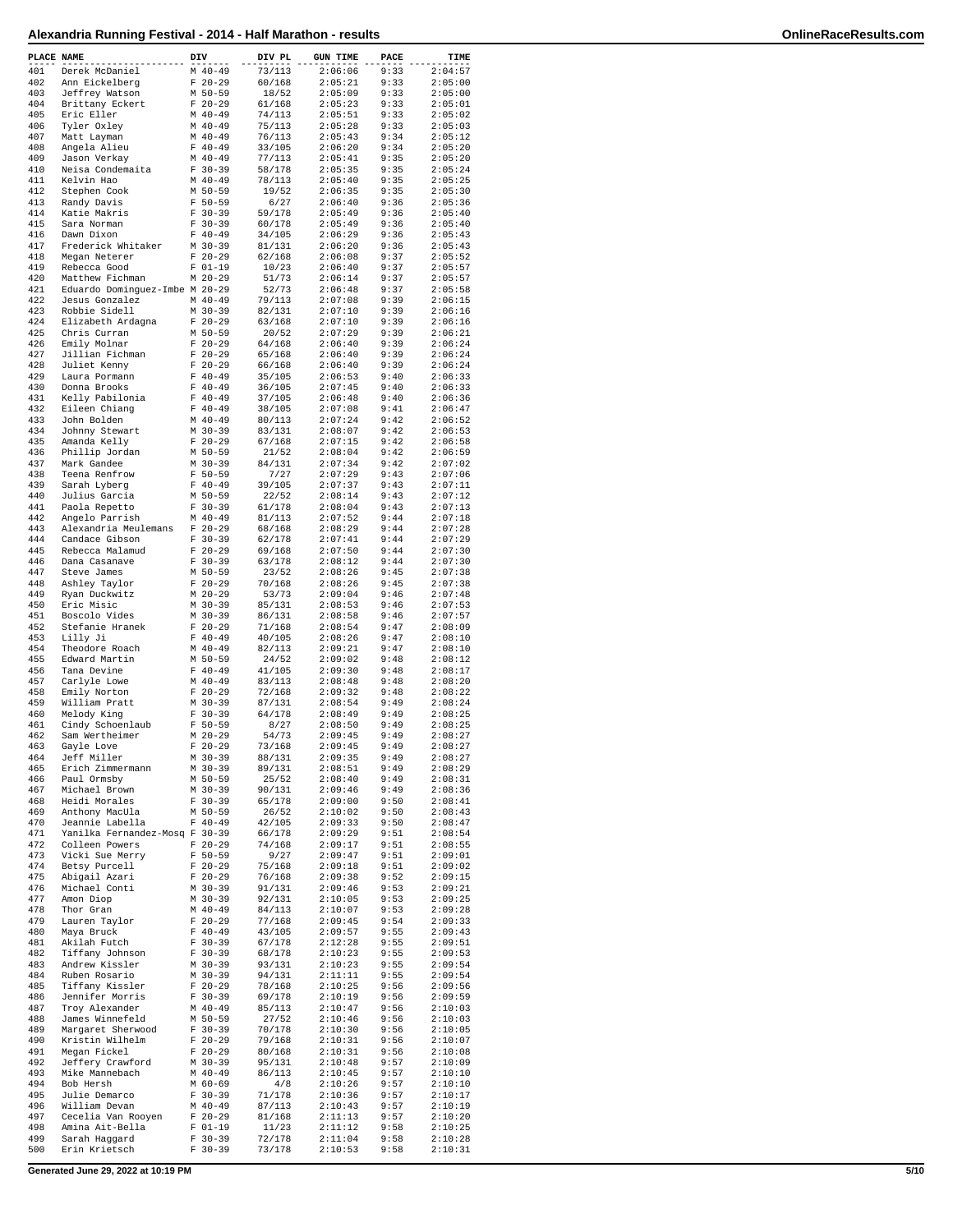| PLACE NAME |                                      | DIV |                        | DIV PL             | <b>GUN TIME</b>    | PACE           | TIME               |
|------------|--------------------------------------|-----|------------------------|--------------------|--------------------|----------------|--------------------|
| 501        | Larry Comerford                      |     | $M$ 40-49              | 88/113             | 2:11:00            | 9:59           | 2:10:35            |
| 502        | Julianna Flanagan                    |     | $F 20-29$              | 82/168             | 2:11:24            | 9:59           | 2:10:41            |
| 503        | Christopher Thurau                   |     | $M$ 20-29              | 55/73              | 2:11:24            | 9:59           | 2:10:41            |
| 504<br>505 | Adam Keller<br>Stefani Grant         |     | M 30-39<br>$F 30-39$   | 96/131<br>74/178   | 2:11:56<br>2:11:21 | 9:59<br>9:59   | 2:10:43<br>2:10:46 |
| 506        | Richard Townsend                     |     | M 30-39                | 97/131             | 2:11:07            | 10:00          | 2:10:48            |
| 507        | John Black                           |     | M 20-29                | 56/73              | 2:11:53            | 10:00          | 2:10:52            |
| 508        | Chris Teale                          |     | $M$ 20-29              | 57/73              | 2:11:27            | 10:00          | 2:10:53            |
| 509        | Holly Bowers                         |     | $F 20-29$              | 83/168             | 2:11:27            | 10:00          | 2:10:54            |
| 510        | Justin Bush                          |     | M 30-39                | 98/131             | 2:11:08            | 10:00          | 2:10:55            |
| 511        | Elizabeth Meserve                    |     | $F 20-29$              | 84/168             | 2:11:09            | 10:00          | 2:11:00            |
| 512<br>513 | Rahul Khorjekar<br>Kathleen Nolan    |     | $M$ 30-39<br>$F 30-39$ | 99/131<br>75/178   | 2:11:32<br>2:12:17 | 10:01<br>10:01 | 2:11:01<br>2:11:03 |
| 514        | Allison Vermillion                   |     | $F 01-19$              | 12/23              | 2:11:20            | 10:01          | 2:11:04            |
| 515        | Renee Zhang                          |     | $F 01-19$              | 13/23              | 2:11:13            | 10:01          | 2:11:08            |
| 516        | Khali Johnson                        |     | M 30-39                | 100/131            | 2:12:18            | 10:01          | 2:11:13            |
| 517        | Caroline Mea                         |     | $F 01-19$              | 14/23              | 2:11:34            | 10:02          | 2:11:21            |
| 518        | Karen Miller                         |     | $F 40-49$              | 44/105             | 2:12:33            | 10:02          | 2:11:24            |
| 519        | Cheryl Walker                        |     | $F$ 20-29              | 85/168             | 2:12:54            | 10:05          | 2:12:01            |
| 520<br>521 | Karisa Dominguez<br>Katherine Hall   |     | $F$ 20-29<br>$F 30-39$ | 86/168<br>76/178   | 2:12:44<br>2:12:31 | 10:05<br>10:06 | 2:12:05<br>2:12:16 |
| 522        | Stacy McDonald                       |     | $M$ 40-49              | 89/113             | 2:12:35            | 10:07          | 2:12:20            |
| 523        | Michael Miklaucic                    |     | M 50-59                | 28/52              | 2:13:03            | 10:07          | 2:12:20            |
| 524        | Eliza Reyes                          |     | $F 30-39$              | 77/178             | 2:13:33            | 10:07          | 2:12:28            |
| 525        | Kristen Long                         |     | $F$ 30-39              | 78/178             | 2:13:33            | 10:07          | 2:12:28            |
| 526        | Xina Eiland                          |     | $F 40-49$              | 45/105             | 2:12:56            | 10:08          | 2:12:34            |
| 527        | Thomas Carter                        |     | $M$ 20-29              | 58/73              | 2:12:56            | 10:08          | 2:12:39            |
| 528<br>529 | Michael Masse                        |     | M 50-59<br>$F 20-29$   | 29/52<br>87/168    | 2:13:44            | 10:08<br>10:09 | 2:12:45<br>2:12:48 |
| 530        | Chelo Garcia<br>Laura Waits          |     | $F 30-39$              | 79/178             | 2:13:32<br>2:13:18 | 10:09          | 2:12:48            |
| 531        | Kellie Courtland                     |     | $F 40-49$              | 46/105             | 2:13:23            | 10:09          | 2:12:53            |
| 532        | Irene Padilla                        |     | $F 30-39$              | 80/178             | 2:13:22            | 10:09          | 2:12:53            |
| 533        | Flavia Cristina Alves F 30-39        |     |                        | 81/178             | 2:13:22            | 10:09          | 2:12:54            |
| 534        | Zoe Frumin                           |     | $F 01-19$              | 15/23              | 2:13:38            | 10:10          | 2:13:03            |
| 535        | Michael Kloosterboer                 |     | $M$ 20-29              | 59/73              | 2:13:57            | 10:10          | 2:13:07            |
| 536        | Devon Swift                          |     | $F 20-29$              | 88/168             | 2:13:55            | 10:11          | 2:13:14            |
| 537        | Laura MacAluso                       |     | $F 20-29$              | 89/168             | 2:14:08            | 10:11          | 2:13:15            |
| 538<br>539 | Amy Reuter<br>John Girgenti          |     | $F 30-39$<br>M 50-59   | 82/178<br>30/52    | 2:13:40<br>2:14:02 | 10:11<br>10:12 | 2:13:16<br>2:13:25 |
| 540        | Mark Milbrath                        |     | M 30-39                | 101/131            | 2:14:22            | 10:12          | 2:13:27            |
| 541        | Alexandra Girgenti                   |     | $F 01-19$              | 16/23              | 2:14:04            | 10:12          | 2:13:28            |
| 542        | Kevin Kuntz                          |     | $M$ 30-39              | 102/131            | 2:14:36            | 10:12          | 2:13:34            |
| 543        | John Black                           |     | M 50-59                | 31/52              | 2:14:36            | 10:12          | 2:13:34            |
| 544        | Savanah Perry                        |     | $F$ 20-29              | 90/168             | 2:14:24            | 10:13          | 2:13:40            |
| 545        | Jeri Harris                          |     | $F 40-49$              | 47/105             | 2:14:47            | 10:13          | 2:13:40            |
| 546<br>547 | Mark Littrell                        |     | M 50-59<br>$F 20-29$   | 32/52<br>91/168    | 2:14:20<br>2:14:41 | 10:13<br>10:15 | 2:13:41<br>2:14:05 |
| 548        | Lyndsey Van Druff<br>Desiree Reed    |     | $F$ 20-29              | 92/168             | 2:14:57            | 10:15          | 2:14:05            |
| 549        | Ashley Kelley                        |     | $F$ 20-29              | 93/168             | 2:14:58            | 10:15          | 2:14:05            |
| 550        | Brendan Hanlon                       |     | M 50-59                | 33/52              | 2:14:28            | 10:15          | 2:14:08            |
| 551        | Brian Naughton                       |     | M 20-29                | 60/73              | 2:15:21            | 10:15          | 2:14:15            |
| 552        | Jessica Naughton                     |     | $F$ 20-29              | 94/168             | 2:15:21            | 10:15          | 2:14:15            |
| 553        | Nancy Hogin                          |     | $F 40-49$              | 48/105             | 2:15:02            | 10:16          | 2:14:19            |
| 554<br>555 | Rebecca Phillips<br>Lauren Pothecary |     | $F 30-39$<br>$F$ 20-29 | 83/178<br>95/168   | 2:15:26<br>2:14:56 | 10:16<br>10:16 | 2:14:22<br>2:14:23 |
| 556        | Jason Kaufman                        |     | $M$ 30-39              | 103/131            | 2:15:30            | 10:17          | 2:14:36            |
| 557        | Jennifer Henry                       |     | $F 40-49$              | 49/105             | 2:15:46            | 10:17          | 2:14:42            |
| 558        | Betsy Biffl                          |     | $F 40-49$              | 50/105             | 2:15:39            | 10:17          | 2:14:42            |
| 559        | Clyde Edwards                        |     | M 30-39                | 104/131            | 2:15:49            | 10:18          | 2:14:49            |
| 560        | Bill Nowak                           |     | M 50-59                | 34/52              | 2:14:57            | 10:18          | 2:14:50            |
| 561        | Laura Hallett                        |     | $F$ 30-39<br>$F 40-49$ | 84/178             | 2:15:52            | 10:19          | 2:14:57            |
| 562<br>563 | Deborah Dereberry<br>Bridget Dicosmo |     | $F 30-39$              | 51/105<br>85/178   | 2:15:38<br>2:15:52 | 10:19<br>10:19 | 2:14:57<br>2:14:57 |
| 564        | Samuel Kydd                          |     | M 50-59                | 35/52              | 2:16:16            | 10:19          | 2:14:58            |
| 565        | Jerome Grant                         |     | $M$ 40-49              | 90/113             | 2:15:24            | 10:19          | 2:15:05            |
| 566        | Sarah Simmons                        |     | $F 40 - 49$            | 52/105             | 2:16:18            | 10:20          | 2:15:12            |
| 567        | Andrea Weeks                         |     | $F 30-39$              | 86/178             | 2:16:19            | 10:20          | 2:15:12            |
| 568        | Maria Luisa Hayem Brev F 30-39       |     |                        | 87/178             | 2:16:33            | 10:21          | 2:15:23            |
| 569        | Leah Walker                          |     | $F 30-39$              | 88/178             | 2:15:46            | 10:21          | 2:15:24            |
| 570<br>571 | Russell Nichols<br>Grace Eickelberg  |     | $M$ 30-39<br>$F 20-29$ | 105/131<br>96/168  | 2:16:05<br>2:15:50 | 10:21<br>10:21 | 2:15:26<br>2:15:30 |
| 572        | Tyrone Noble Jr                      |     | M 30-39                | 106/131            | 2:16:32            | 10:21          | 2:15:31            |
| 573        | Jana Goss                            |     | $F$ 20-29              | 97/168             | 2:16:16            | 10:21          | 2:15:32            |
| 574        | Beth Nixon                           |     | $F 01-19$              | 17/23              | 2:16:36            | 10:22          | 2:15:39            |
| 575        | Anjelica Prince                      |     | $F 20-29$              | 98/168             | 2:16:42            | 10:22          | 2:15:39            |
| 576        | Brian McGrady                        |     | M 30-39                | 107/131            | 2:16:37            | 10:22          | 2:15:42            |
| 577<br>578 | Lindsey Martin                       |     | $F 20-29$              | 99/168             | 2:16:58            | 10:22          | 2:15:46            |
| 579        | Anika Kempe<br>Alexis Koeppen        |     | $F$ 20-29<br>$F$ 20-29 | 100/168<br>101/168 | 2:16:45<br>2:16:46 | 10:23<br>10:23 | 2:15:49<br>2:15:50 |
| 580        | Keane Vannaver                       |     | M 50-59                | 36/52              | 2:17:06            | 10:23          | 2:15:53            |
| 581        | Araceli Palomino                     |     | $F 30-39$              | 89/178             | 2:17:09            | 10:23          | 2:15:54            |
| 582        | Erin Anderson                        |     | $F 30-39$              | 90/178             | 2:16:54            | 10:23          | 2:15:58            |
| 583        | Hyun Jeon                            |     | $F 50 - 59$            | 10/27              | 2:17:05            | 10:24          | 2:16:08            |
| 584        | Melanie Brennan                      |     | $F 60-69$              | 3/12               | 2:16:29            | 10:25          | 2:16:23            |
| 585        | Madison Over                         |     | $F 01-19$              | 18/23              | 2:16:53            | 10:26          | 2:16:36            |
| 586<br>587 | Ashley Lewandowski                   |     | $F 30-39$              | 91/178             | 2:17:00            | 10:26          | 2:16:36            |
| 588        | Jenn Mothes<br>Shimar Brown          |     | $F 30-39$<br>M 30-39   | 92/178<br>108/131  | 2:17:53<br>2:17:21 | 10:27<br>10:27 | 2:16:44<br>2:16:45 |
| 589        | Rich Lamonica                        |     | $M$ 40-49              | 91/113             | 2:17:21            | 10:27          | 2:16:45            |
| 590        | Ryan Kenny                           |     | $M$ 20-29              | 61/73              | 2:17:22            | 10:27          | 2:16:47            |
| 591        | Christina Martin                     |     | $F$ 20-29              | 102/168            | 2:17:22            | 10:27          | 2:16:47            |
| 592        | Annette Mains                        |     | $F 50 - 59$            | 11/27              | 2:17:41            | 10:27          | 2:16:50            |
| 593        | James Isham                          |     | $M$ 40-49              | 92/113             | 2:18:14            | 10:28          | 2:16:57            |
| 594        | Rachel Kizito-Ramos                  |     | $F$ 20-29<br>$F 30-39$ | 103/168            | 2:18:26            | 10:29          | 2:17:11<br>2:17:15 |
| 595<br>596 | Melissa Mercier<br>Kelly Pecotte     |     | $F 20-29$              | 93/178<br>104/168  | 2:18:41<br>2:18:09 | 10:29<br>10:30 | 2:17:29            |
| 597        | Travis Mayberry                      |     | $M$ 20-29              | 62/73              | 2:18:09            | 10:30          | 2:17:29            |
| 598        | Lindsey Reid                         |     | $F 30-39$              | 94/178             | 2:18:31            | 10:31          | 2:17:34            |
| 599        | Amanda Semidey                       |     | $F 40-49$              | 53/105             | 2:18:46            | 10:31          | 2:17:43            |
| 600        | Amanda Neer                          |     | $F 30-39$              | 95/178             | 2:18:30            | 10:32          | 2:17:53            |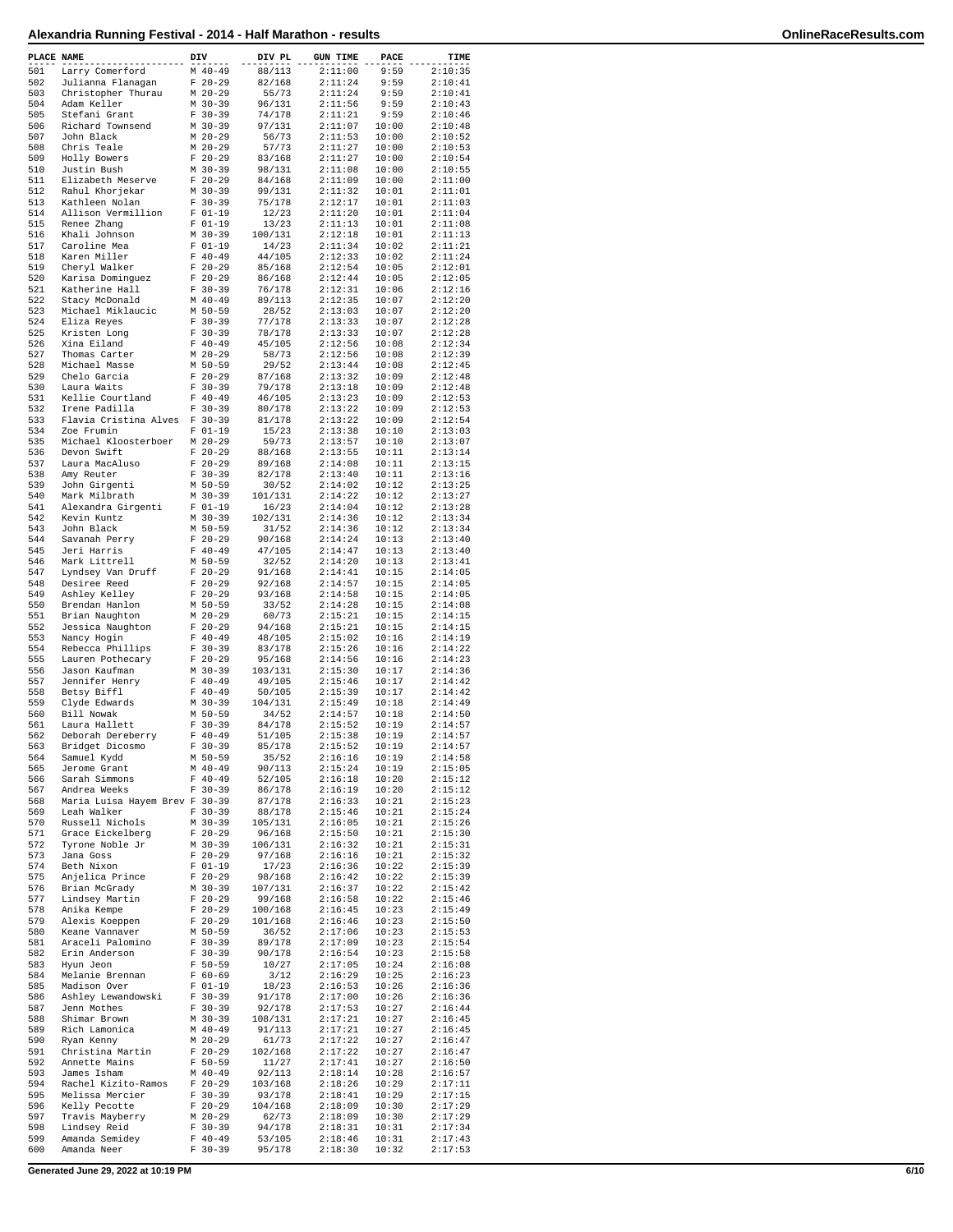| PLACE NAME |                                    | DIV                    | DIV PL             | <b>GUN TIME</b>    | PACE           | TIME               |
|------------|------------------------------------|------------------------|--------------------|--------------------|----------------|--------------------|
| 601        | Sophie Hattery                     | $F 20-29$              | 105/168            | 2:18:28            | 10:33          | 2:18:07            |
| 602        | Duyen Nguyen                       | $F 40-49$              | 54/105             | 2:18:45            | 10:33          | 2:18:10            |
| 603        | Bryan Babbitt                      | $M$ 40-49              | 93/113             | 2:18:35            | 10:34          | 2:18:15            |
| 604<br>605 | Justin Zuber<br>Carina Morrison    | $M$ 30-39<br>$F 40-49$ | 109/131<br>55/105  | 2:18:30<br>2:19:25 | 10:34<br>10:34 | 2:18:16<br>2:18:19 |
| 606        | Marci Smith                        | $F$ 20-29              | 106/168            | 2:19:11            | 10:35          | 2:18:27            |
| 607        | Anthony Bryant                     | $M$ 40-49              | 94/113             | 2:19:31            | 10:35          | 2:18:27            |
| 608        | Terry Hall                         | $M$ 50-59              | 37/52              | 2:18:50            | 10:35          | 2:18:29            |
| 609<br>610 | Rene Hayford                       | $F 30-39$<br>$F 20-29$ | 96/178             | 2:18:50<br>2:19:49 | 10:35          | 2:18:33            |
| 611        | Ashley Barnes<br>Robert Malone     | $M$ 40-49              | 107/168<br>95/113  | 2:19:54            | 10:36<br>10:37 | 2:18:40<br>2:18:54 |
| 612        | Jessica Lacross                    | $F 30-39$              | 97/178             | 2:19:39            | 10:37          | 2:18:55            |
| 613        | Amanda Kautz                       | $F 20-29$              | 108/168            | 2:19:30            | 10:37          | 2:18:55            |
| 614        | Will Ashworth                      | $M$ 30-39              | 110/131            | 2:20:15            | 10:37          | 2:19:02            |
| 615<br>616 | Cathy Gallahan                     | $F 40-49$<br>$F 30-39$ | 56/105             | 2:19:39            | 10:38<br>10:38 | 2:19:08<br>2:19:09 |
| 617        | Jennifer Dahl<br>Jessie Wetherby   | $F 30-39$              | 98/178<br>99/178   | 2:19:41<br>2:19:22 | 10:38          | 2:19:10            |
| 618        | Tamara Tangen                      | $F 40 - 49$            | 57/105             | 2:19:54            | 10:38          | 2:19:14            |
| 619        | Marcia Rodriguez                   | $F 30-39$              | 100/178            | 2:20:18            | 10:38          | 2:19:17            |
| 620        | Emily Sauls                        | $F 20-29$              | 109/168            | 2:21:33            | 10:40          | 2:19:32            |
| 621<br>622 | Michelle Mitchem<br>Susan Kim      | $F$ 20-29<br>$F 30-39$ | 110/168<br>101/178 | 2:19:53<br>2:20:12 | 10:40<br>10:41 | 2:19:36<br>2:19:48 |
| 623        | Laura Kreiser                      | $F 20-29$              | 111/168            | 2:20:46            | 10:42          | 2:20:00            |
| 624        | Megan McFarland                    | $F$ 20-29              | 112/168            | 2:20:45            | 10:42          | 2:20:01            |
| 625        | Katie Cage                         | $F 30-39$              | 102/178            | 2:21:27            | 10:43          | 2:20:14            |
| 626        | Chaerim Smith                      | $F 30-39$              | 103/178            | 2:20:40            | 10:43          | 2:20:17            |
| 627<br>628 | Daniel Galloway<br>Megan Johnson   | $M$ 20-29<br>$F 30-39$ | 63/73<br>104/178   | 2:21:30<br>2:21:09 | 10:43<br>10:43 | 2:20:21<br>2:20:23 |
| 629        | Aviad Zamir                        | $M$ 30-39              | 111/131            | 2:21:03            | 10:44          | 2:20:35            |
| 630        | Ongi Englander                     | $F 30-39$              | 105/178            | 2:21:03            | 10:44          | 2:20:35            |
| 631        | Dennis Jensen                      | $M$ 30-39              | 112/131            | 2:21:16            | 10:45          | 2:20:37            |
| 632<br>633 | Lucy Jensen                        | $F 30-39$<br>$F 30-39$ | 106/178            | 2:21:16            | 10:45<br>10:46 | 2:20:38<br>2:20:58 |
| 634        | Chantal Winstead<br>Camilla Logan  | $F 40-49$              | 107/178<br>58/105  | 2:21:15<br>2:21:53 | 10:46          | 2:21:03            |
| 635        | Gustavo Anez                       | $M$ 20-29              | 64/73              | 2:22:03            | 10:47          | 2:21:12            |
| 636        | Anne Bowden                        | $F 50-59$              | 12/27              | 2:21:32            | 10:48          | 2:21:18            |
| 637        | Caleb Munro                        | $M$ 30-39              | 113/131            | 2:21:49            | 10:48          | 2:21:23            |
| 638<br>639 | Lisa Ward                          | $F 40-49$              | 59/105             | 2:22:20<br>2:22:21 | 10:49<br>10:49 | 2:21:35<br>2:21:38 |
| 640        | Porscha Winston<br>Bonnie Nixon    | $F$ 20-29<br>$F 50-59$ | 113/168<br>13/27   | 2:22:37            | 10:49          | 2:21:39            |
| 641        | Tonya Sears                        | $F 40-49$              | 60/105             | 2:22:32            | 10:50          | 2:21:44            |
| 642        | Teah Jones                         | $F 30-39$              | 108/178            | 2:22:39            | 10:50          | 2:21:45            |
| 643        | Karen Evancic                      | $F 30-39$              | 109/178            | 2:22:30            | 10:50          | 2:21:45            |
| 644<br>645 | Jenny Curwen                       | $F 30-39$              | 110/178            | 2:22:30            | 10:50          | 2:21:45            |
| 646        | Maanvi Patoir<br>Nicole Johnson    | $F 40-49$<br>$F 40-49$ | 61/105<br>62/105   | 2:22:41<br>2:22:22 | 10:50<br>10:50 | 2:21:50<br>2:21:54 |
| 647        | Jennifer Simmons                   | $F 30-39$              | 111/178            | 2:22:56            | 10:51          | 2:21:58            |
| 648        | Elinor Keith                       | $F 30-39$              | 112/178            | 2:22:59            | 10:51          | 2:22:00            |
| 649        | Catherine Kemper                   | $F 60-69$              | 4/12               | 2:22:38            | 10:51          | 2:22:08            |
| 650<br>651 | Eli Logsdon                        | $M$ 20-29              | 65/73              | 2:23:29            | 10:52<br>10:52 | 2:22:10            |
| 652        | Kristin Smith<br>Shawn Fowler      | $F$ 20-29<br>$M$ 30-39 | 114/168<br>114/131 | 2:22:45<br>2:23:07 | 10:52          | 2:22:12<br>2:22:15 |
| 653        | Jim Avila                          | $M$ 60-69              | 5/8                | 2:22:30            | 10:52          | 2:22:18            |
| 654        | Christine Kelley                   | $F 40-49$              | 63/105             | 2:23:02            | 10:53          | 2:22:30            |
| 655        | Pamela Noto                        | $F 30-39$              | 113/178            | 2:22:55            | 10:53          | 2:22:35            |
| 656<br>657 | Nahed Yousofy                      | $F$ 20-29              | 115/168            | 2:23:34<br>2:23:27 | 10:54<br>10:54 | 2:22:37            |
| 658        | Irina Shilling<br>Thomas Cooper    | $F 40-49$<br>$M$ 20-29 | 64/105<br>66/73    | 2:24:01            | 10:54          | 2:22:38<br>2:22:41 |
| 659        | Matthew Farrey                     | $M$ 40-49              | 96/113             | 2:23:46            | 10:54          | 2:22:43            |
| 660        | Akemi Miller                       | $F 30-39$              | 114/178            | 2:23:52            | 10:54          | 2:22:44            |
| 661        | Erin O'Neill                       | $F$ 20-29              | 116/168            | 2:23:10            | 10:54          | 2:22:44            |
| 662<br>663 | Erin Balaban<br>Dharnidhar Bhooma  | $F$ 20-29<br>M 30-39   | 117/168<br>115/131 | 2:23:10<br>2:23:17 | 10:54<br>10:54 | 2:22:44<br>2:22:44 |
| 664        | Amanda Ruiz                        | $F 20-29$              | 118/168            | 2:23:47            | 10:54          | 2:22:45            |
| 665        | Veronica Nolan                     | $F 30-39$              | 115/178            | 2:24:09            | 10:55          | 2:22:55            |
| 666        | Nichole Hottle                     | $F 01-19$              | 19/23              | 2:23:21            | 10:55          | 2:22:55            |
| 667        | Haley Falkenberry                  | $F 01-19$              | 20/23              | 2:23:20            | 10:55          | 2:22:55            |
| 668<br>669 | Jessica Mingo<br>Alison Pease      | $F 30-39$<br>$F 40-49$ | 116/178<br>65/105  | 2:24:05<br>2:23:52 | 10:55<br>10:57 | 2:22:59<br>2:23:15 |
| 670        | Julie Attea                        | $F 30-39$              | 117/178            | 2:23:42            | 10:57          | 2:23:15            |
| 671        | George Farmakides                  | $M$ 40-49              | 97/113             | 2:23:53            | 10:57          | 2:23:16            |
| 672        | Tammy Bagdasarian                  | $F 40-49$              | 66/105             | 2:23:44            | 10:57          | 2:23:20            |
| 673<br>674 | Annette Skye                       | $F 30-39$<br>$F 40-49$ | 118/178            | 2:24:51<br>2:24:06 | 10:59<br>10:59 | 2:23:42<br>2:23:47 |
| 675        | Mary Flint<br>Lily Brown           | $F$ 20-29              | 67/105<br>119/168  | 2:24:37            | 10:59          | 2:23:52            |
| 676        | Amelia Thatcher                    | $F$ 20-29              | 120/168            | 2:24:12            | 10:59          | 2:23:53            |
| 677        | Nathasha Lim                       | $F 30-39$              | 119/178            | 2:24:35            | 11:00          | 2:23:55            |
| 678        | Heather Frost                      | $F 30-39$              | 120/178            | 2:24:59            | 11:00          | 2:24:00            |
| 679        | Diana Fernholz<br>Sarah Kriz       | $F$ 20-29<br>$F 30-39$ | 121/168            | 2:24:42            | 11:00          | 2:24:00            |
| 680<br>681 | David Petersen                     | M 30-39                | 121/178<br>116/131 | 2:26:09<br>2:25:34 | 11:01<br>11:01 | 2:24:08<br>2:24:11 |
| 682        | Kenneth Bond                       | M 30-39                | 117/131            | 2:25:37            | 11:01          | 2:24:13            |
| 683        | Anthony Harrison                   | M 30-39                | 118/131            | 2:25:23            | 11:01          | 2:24:17            |
| 684        | Jennifer Bennett                   | $F 30-39$              | 122/178            | 2:25:25            | 11:02          | 2:24:28            |
| 685        | Jordan Good                        | $F 01-19$              | 21/23              | 2:25:20            | 11:03          | 2:24:36            |
| 686<br>687 | Dawn Larkin-Wallace<br>Brian Brown | $F 40-49$<br>M 50-59   | 68/105<br>38/52    | 2:25:20<br>2:26:01 | 11:04<br>11:04 | 2:24:48<br>2:24:48 |
| 688        | Jennifer McAllister                | F 30-39                | 123/178            | 2:25:55            | 11:04          | 2:24:51            |
| 689        | Tina White                         | $F 40-49$              | 69/105             | 2:26:19            | 11:05          | 2:24:59            |
| 690        | Alicia Thomas                      | $F 30-39$              | 124/178            | 2:26:06            | 11:05          | 2:25:06            |
| 691        | Charles Malone                     | $M$ 40-49              | 98/113             | 2:26:18            | 11:06          | 2:25:18            |
| 692<br>693 | Karen Murrell<br>Jennifer Phillips | $F 40-49$<br>$F 30-39$ | 70/105<br>125/178  | 2:25:59<br>2:26:02 | 11:06<br>11:07 | 2:25:22<br>2:25:25 |
| 694        | Carolyn Shuckerow                  | $F 30-39$              | 126/178            | 2:25:53            | 11:07          | 2:25:27            |
| 695        | Beth Mascarenhas                   | $F 20-29$              | 122/168            | 2:26:20            | 11:07          | 2:25:32            |
| 696        | Gillian Rodgers                    | $F 30-39$              | 127/178            | 2:26:11            | 11:07          | 2:25:36            |
| 697<br>698 | Erika Howder<br>Rachel Warbelow    | $F 40-49$<br>$F 30-39$ | 71/105<br>128/178  | 2:26:26            | 11:07          | 2:25:37<br>2:25:38 |
| 699        | Gregory Rouson                     | $M$ 30-39              | 119/131            | 2:26:15<br>2:26:25 | 11:07<br>11:08 | 2:25:44            |
| 700        | Alma Caballero                     | $F$ 20-29              | 123/168            | 2:26:37            | 11:08          | 2:25:46            |

**Generated June 29, 2022 at 10:19 PM 7/10**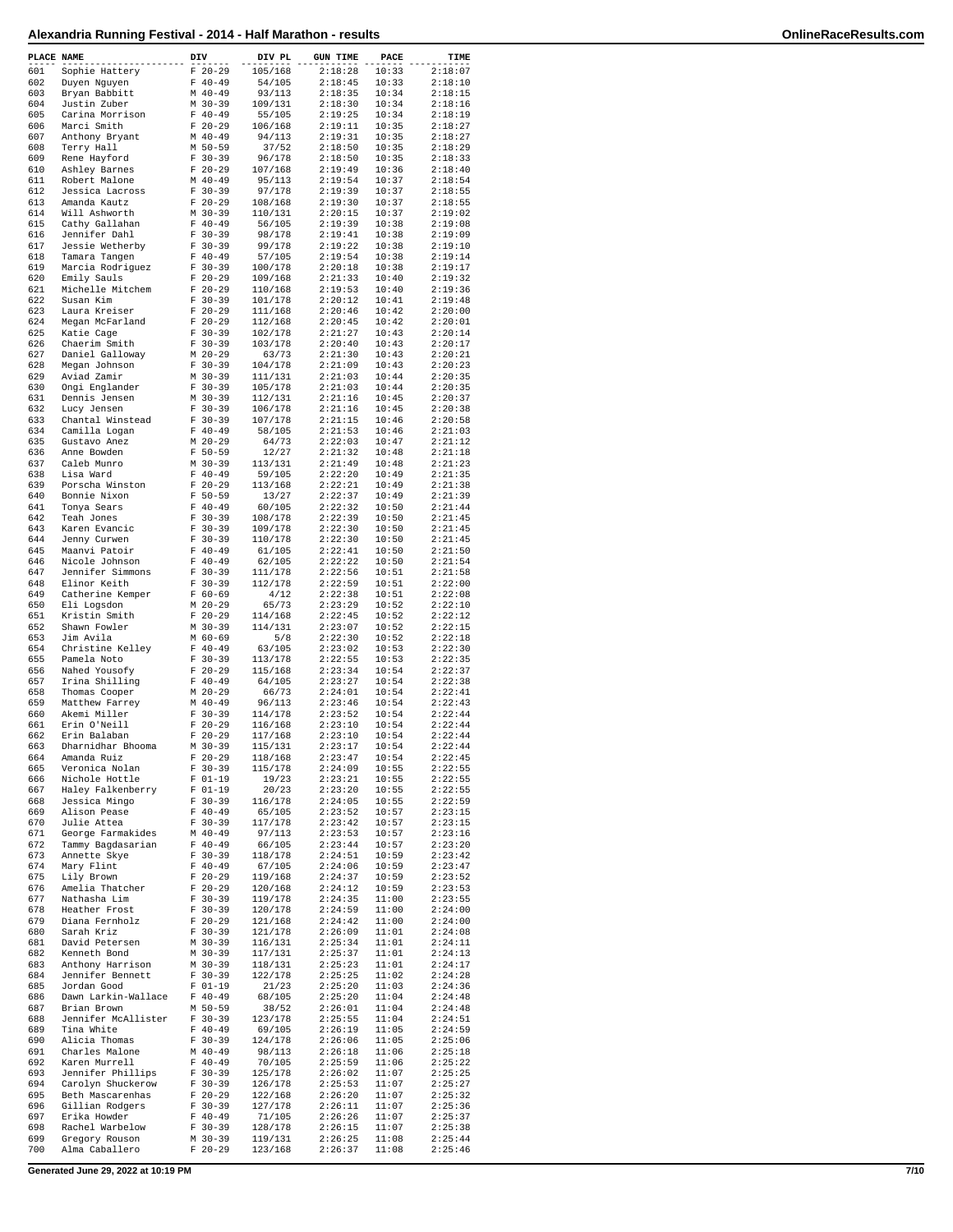| PLACE NAME |                                              | DIV |                          | DIV PL             | <b>GUN TIME</b>    | PACE           | TIME               |
|------------|----------------------------------------------|-----|--------------------------|--------------------|--------------------|----------------|--------------------|
| 701        | Cody Moore                                   |     | $M$ 40-49                | 99/113             | 2:26:02            | 11:08          | 2:25:47            |
| 702<br>703 | Amanda Moran<br>Heather Wolfe                |     | $F 40-49$<br>$F 50-59$   | 72/105<br>14/27    | 2:26:02<br>2:26:33 | 11:08<br>11:08 | 2:25:47<br>2:25:48 |
| 704        | William Adams                                |     | M 50-59                  | 39/52              | 2:26:49            | 11:08          | 2:25:51            |
| 705        | Haakon Waroe                                 |     | $M$ 40-49                | 100/113            | 2:26:05            | 11:09          | 2:25:53            |
| 706<br>707 | Mark Hurkamp<br>Kelsey Flutsch               |     | M 50-59<br>$F$ 20-29     | 40/52<br>124/168   | 2:27:04<br>2:26:23 | 11:09<br>11:09 | 2:25:57<br>2:25:57 |
| 708        | Corey Langridge                              |     | $M$ 40-49                | 101/113            | 2:27:15            | 11:10          | 2:26:17            |
| 709        | Larry Schwartz                               |     | $M$ 60-69                | 6/8                | 2:27:08            | 11:11          | 2:26:19            |
| 710        | Barbara Kelly                                |     | $F 30-39$                | 129/178            | 2:26:44            | 11:11          | 2:26:19            |
| 711<br>712 | Brianna Labuskes<br>Ashley Callen            |     | $F 20-29$<br>$F$ 20-29   | 125/168<br>126/168 | 2:27:21<br>2:27:17 | 11:12<br>11:13 | 2:26:40<br>2:26:46 |
| 713        | Erin McKinley                                |     | $F$ 30-39                | 130/178            | 2:27:29            | 11:13          | 2:26:47            |
| 714        | Carolyn Finley                               |     | $F 30-39$                | 131/178            | 2:28:12            | 11:13          | 2:26:54            |
| 715<br>716 | Melissa Kallis<br>Kerry Stinson              |     | $F 30-39$<br>$F$ 20-29   | 132/178<br>127/168 | 2:28:12<br>2:27:29 | 11:13<br>11:14 | 2:26:54<br>2:26:58 |
| 717        | Julie Segor                                  |     | $F 40-49$                | 73/105             | 2:27:32            | 11:14          | 2:26:58            |
| 718        | Kazuko Ogawa                                 |     | $F 60-69$                | 5/12               | 2:27:57            | 11:14          | 2:26:59            |
| 719        | Edward Nowicki                               |     | $M$ 30-39                | 120/131            | 2:27:40            | 11:14          | 2:27:02            |
| 720<br>721 | Alexander Plunkett<br>Christine Shieh        |     | $M$ 20-29<br>$F 20-29$   | 67/73<br>128/168   | 2:27:33<br>2:28:07 | 11:14<br>11:15 | 2:27:08<br>2:27:12 |
| 722        | Cathleen Shannon                             |     | $F 50-59$                | 15/27              | 2:28:11            | 11:15          | 2:27:17            |
| 723        | Laura Zimmitti                               |     | $F 40-49$                | 74/105             | 2:28:33            | 11:15          | 2:27:18            |
| 724<br>725 | Michael Lastes                               |     | $M$ 40-49                | 102/113            | 2:28:22            | 11:15<br>11:17 | 2:27:23<br>2:27:37 |
| 726        | Jamarrah Taylor<br>Traci Levine              |     | $M$ 30-39<br>$F 40-49$   | 121/131<br>75/105  | 2:28:47<br>2:28:28 | 11:17          | 2:27:42            |
| 727        | W Michael Brown                              |     | M 50-59                  | 41/52              | 2:28:35            | 11:17          | 2:27:48            |
| 728        | Dan Lam                                      |     | $M$ 20-29                | 68/73              | 2:28:23            | 11:18          | 2:27:50            |
| 729<br>730 | Silvia Ayuso<br>Nathan Bergman               |     | $F 30-39$<br>$M$ 30-39   | 133/178<br>122/131 | 2:28:40<br>2:29:00 | 11:18<br>11:18 | 2:27:59<br>2:28:02 |
| 731        | Katherine Spina                              |     | $F$ 20-29                | 129/168            | 2:29:00            | 11:18          | 2:28:02            |
| 732        | Maloree Todorov                              |     | $F 20-29$                | 130/168            | 2:28:50            | 11:18          | 2:28:02            |
| 733        | John Sorg                                    |     | M 50-59                  | 42/52              | 2:29:13            | 11:20          | 2:28:17            |
| 734<br>735 | May Higginson<br>Jessica Cannon              |     | $F 30-39$<br>$F 30-39$   | 134/178<br>135/178 | 2:29:42<br>2:29:22 | 11:20<br>11:20 | 2:28:20<br>2:28:26 |
| 736        | Jordan Goodwin                               |     | $F$ 20-29                | 131/168            | 2:29:32            | 11:21          | 2:28:33            |
| 737        | Stacy Furman                                 |     | $F$ 30-39                | 136/178            | 2:29:35            | 11:22          | 2:28:43            |
| 738<br>739 | Erin Pruckno<br>Michael Ricci                |     | $F 20-29$<br>$M$ 30-39   | 132/168<br>123/131 | 2:30:02<br>2:29:25 | 11:23<br>11:23 | 2:28:55<br>2:29:03 |
| 740        | Matthew Hanna                                |     | $M$ 30-39                | 124/131            | 2:30:29            | 11:24          | 2:29:11            |
| 741        | Angie Weeks                                  |     | $F$ 20-29                | 133/168            | 2:31:06            | 11:27          | 2:29:55            |
| 742        | Donnita Harrison                             |     | $F 30-39$                | 137/178            | 2:31:50            | 11:31          | 2:30:43            |
| 743<br>744 | Ieesha Johnson<br>Amy Hadley                 |     | $F$ 30-39<br>$F 40-49$   | 138/178<br>76/105  | 2:31:58<br>2:32:29 | 11:33<br>11:33 | 2:31:06<br>2:31:14 |
| 745        | Jennifer Pallotto                            |     | $F 40-49$                | 77/105             | 2:31:28            | 11:34          | 2:31:20            |
| 746        | Anna Erskine                                 |     | $F 30-39$                | 139/178            | 2:31:59            | 11:34          | 2:31:28            |
| 747<br>748 | Jennifer Bingham<br>Sharmie Williams         |     | $F 30-39$<br>$F 40-49$   | 140/178<br>78/105  | 2:32:03<br>2:32:32 | 11:35<br>11:35 | 2:31:34<br>2:31:36 |
| 749        | Caitlin Reiss                                |     | $F$ 20-29                | 134/168            | 2:32:02            | 11:35          | 2:31:38            |
| 750        | Christina Young                              |     | $F 30-39$                | 141/178            | 2:32:38            | 11:35          | 2:31:43            |
| 751        | Maura Bardos                                 |     | $F$ 20-29                | 135/168            | 2:33:09            | 11:36          | 2:31:51            |
| 752<br>753 | Carlos A Saenz<br>Tiffany Behr               |     | $M$ 40-49<br>$F 30-39$   | 103/113<br>142/178 | 2:33:22<br>2:32:34 | 11:36<br>11:37 | 2:31:52<br>2:32:03 |
| 754        | Kimberly Crowell                             |     | $F 30-39$                | 143/178            | 2:33:38            | 11:39          | 2:32:29            |
| 755        | Heather Poe                                  |     | $F 30-39$                | 144/178            | 2:33:59            | 11:39          | 2:32:31            |
| 756<br>757 | Elizabeth Bahret<br>Cale Pusl                |     | $F$ 20-29<br>$M$ 40-49   | 136/168<br>104/113 | 2:33:00<br>2:34:02 | 11:39<br>11:39 | 2:32:34<br>2:32:36 |
| 758        | Mitsutake Amano                              |     | M 50-59                  | 43/52              | 2:33:10            | 11:40          | 2:32:45            |
| 759        | Terje Kallis                                 |     | $F 20-29$                | 137/168            | 2:33:09            | 11:40          | 2:32:47            |
| 760<br>761 | Karthikeya Arasa Sivan M 30-39<br>Serena Mui |     | $F 30-39$                | 125/131<br>145/178 | 2:33:22<br>2:33:34 | 11:41<br>11:42 | 2:32:51<br>2:33:10 |
| 762        | Megan Eimerman-Wallace F 30-39               |     |                          | 146/178            | 2:34:03            | 11:43          | 2:33:21            |
| 763        | banwell<br>Emily McLean                      |     | $F 20-29$                | 138/168            | 2:34:03            | 11:43          | 2:33:22            |
| 764<br>765 | Florence Bvunzawabaya<br>Cara Greene         |     | $F 30-39$<br>$F 30-39$   | 147/178<br>148/178 | 2:34:56<br>2:34:33 | 11:43<br>11:45 | 2:33:24<br>2:33:48 |
| 766        | Sheryl Dufour                                |     | $F 50 - 59$              | 16/27              | 2:34:32            | 11:46          | 2:34:00            |
| 767        | Beth Rodriguez                               |     | $F 30-39$                | 149/178            | 2:35:43            | 11:47          | 2:34:21            |
| 768<br>769 | Kaylene Lyons<br>John Thomas                 |     | $F 20-29$<br>$M$ 20-29   | 139/168            | 2:35:41            | 11:49          | 2:34:41            |
| 770        | Ashley Booher                                |     | $F$ 20-29                | 69/73<br>140/168   | 2:35:51<br>2:36:14 | 11:49<br>11:50 | 2:34:47<br>2:35:00 |
| 771        | Ronald Schmidt                               |     | $M$ 40-49                | 105/113            | 2:35:25            | 11:51          | 2:35:09            |
| 772        | Nichola MacKay                               |     | $F 30-39$                | 150/178            | 2:35:51            | 11:54          | 2:35:43            |
| 773<br>774 | Margaret Daniel<br>Lakenya Garland           |     | $F$ 20-29<br>$F 30-39$   | 141/168<br>151/178 | 2:36:09<br>2:36:47 | 11:54<br>11:54 | 2:35:47<br>2:35:51 |
| 775        | Rebecca Rouse                                |     | $F 30-39$                | 152/178            | 2:37:17            | 11:56          | 2:36:08            |
| 776        | Adriana Ruiz                                 |     | $F 20-29$                | 142/168            | 2:37:20            | 11:56          | 2:36:18            |
| 777<br>778 | Richard Pinskey<br>Nadia Yungk               |     | M 50-59<br>$F 30-39$     | 44/52<br>153/178   | 2:37:41<br>2:37:01 | 11:57<br>11:57 | 2:36:22<br>2:36:32 |
| 779        | Christina Bradbury                           |     | $F 30-39$                | 154/178            | 2:37:11            | 11:58          | 2:36:34            |
| 780        | Amanda Williams                              |     | $F 30-39$                | 155/178            | 2:37:12            | 11:58          | 2:36:34            |
| 781        | Edwaun Durkins                               |     | $M$ 40-49                | 106/113            | 2:38:02            | 11:59          | 2:36:57            |
| 782<br>783 | Mili Cermeno<br>Johanna Guevara              |     | $F 50-59$<br>$F 30-39$   | 17/27<br>156/178   | 2:38:33<br>2:38:32 | 12:01<br>12:01 | 2:37:16<br>2:37:16 |
| 784        | Ana Belen Salcedo                            |     | $F$ 20-29                | 143/168            | 2:38:33            | 12:01          | 2:37:16            |
| 785        | Don Urbahn                                   |     | M 50-59                  | 45/52              | 2:37:53            | 12:01          | 2:37:18            |
| 786<br>787 | Emma Urbahn<br>Shannon Gunning               |     | $F 20-29$<br>$F$ 20-29   | 144/168<br>145/168 | 2:37:53<br>2:38:11 | 12:01<br>12:01 | 2:37:18<br>2:37:20 |
| 788        | Raffaella Coletta                            |     | $F 30-39$                | 157/178            | 2:37:35            | 12:01          | 2:37:22            |
| 789        | Rosemary Moriarty                            |     | $F 30-39$                | 158/178            | 2:38:33            | 12:02          | 2:37:27            |
| 790        | Sara Hobbs                                   |     | $F 40-49$                | 79/105             | 2:38:33            | 12:02          | 2:37:28            |
| 791<br>792 | Stacey Brumbaugh<br>Mary Lam                 |     | $F 30-39$<br>$F 30-39$   | 159/178<br>160/178 | 2:38:30<br>2:38:14 | 12:02<br>12:03 | 2:37:36<br>2:37:40 |
| 793        | Steve Dewey                                  |     | M 50-59                  | 46/52              | 2:38:45            | 12:03          | 2:37:42            |
| 794        | Sisi Liu                                     |     | $F 20-29$                | 146/168            | 2:38:47            | 12:04          | 2:37:52            |
| 795<br>796 | Kathleen Mallaney<br>Jonathan Stratton       |     | $F 30-39$<br>M 30-39     | 161/178<br>126/131 | 2:39:19<br>2:38:22 | 12:05<br>12:05 | 2:38:06<br>2:38:07 |
| 797        | Susan Livovich                               |     | $F 30-39$                | 162/178            | 2:38:46            | 12:05          | 2:38:07            |
| 798        | Beth Eller                                   |     | $F 40-49$                | 80/105             | 2:39:08            | 12:06          | 2:38:18            |
| 799<br>800 | Jennifer Dreyer<br>Jackie Beck               |     | $F 40 - 49$<br>$F 40-49$ | 81/105<br>82/105   | 2:38:52<br>2:40:42 | 12:08<br>12:10 | 2:38:45<br>2:39:19 |
|            |                                              |     |                          |                    |                    |                |                    |

**Generated June 29, 2022 at 10:19 PM 8/10**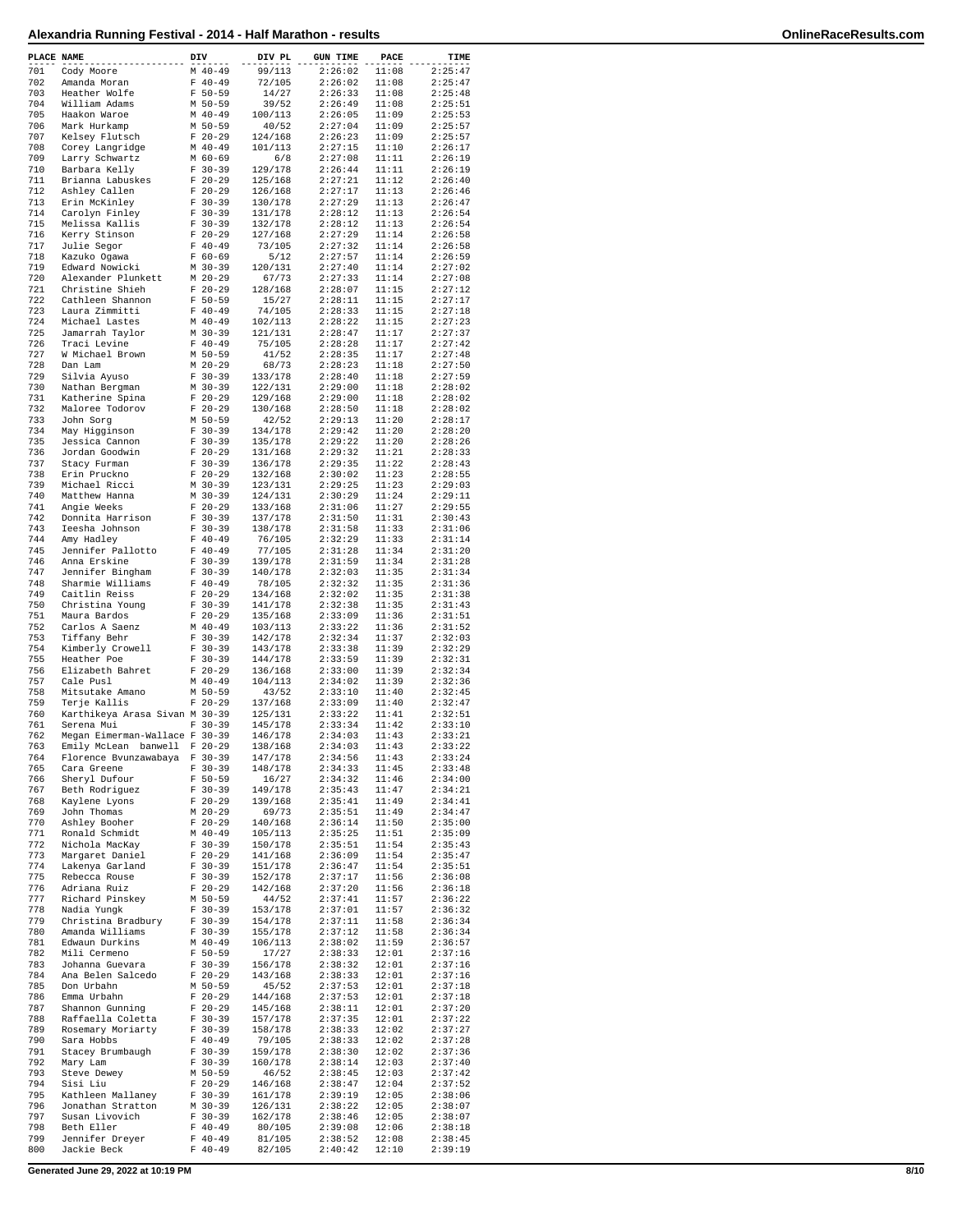| PLACE NAME |                                               | DIV |                          | DIV PL             | <b>GUN TIME</b>    | PACE           | TIME               |
|------------|-----------------------------------------------|-----|--------------------------|--------------------|--------------------|----------------|--------------------|
| 801        | Lianne Simpson                                |     | $F 20-29$                | 147/168            | 2:40:44            | 12:10          | 2:39:20            |
| 802        | Kate Kujanowicz                               |     | $F 30-39$                | 163/178            | 2:39:55            | 12:11          | 2:39:25            |
| 803<br>804 | Thad Smith<br>Melissa Smith                   |     | M 01-19<br>$F 40-49$     | 15/15<br>83/105    | 2:40:21<br>2:40:21 | 12:12<br>12:12 | 2:39:39<br>2:39:40 |
| 805        | Sharon Nye                                    |     | $F$ 20-29                | 148/168            | 2:40:05            | 12:12          | 2:39:42            |
| 806        | Joan Mooney                                   |     | $F 50 - 59$              | 18/27              | 2:40:12            | 12:12          | 2:39:47            |
| 807<br>808 | Hoda El-Ghazaly<br>Kristie Naglich            |     | $F$ 20-29<br>$F$ 20-29   | 149/168<br>150/168 | 2:41:01<br>2:41:22 | 12:13<br>12:14 | 2:39:55<br>2:40:10 |
| 809        | Ida Bailey                                    |     | $F 30-39$                | 164/178            | 2:40:38            | 12:16          | 2:40:32            |
| 810        | Will Bailey                                   |     | $M$ 40-49                | 107/113            | 2:40:39            | 12:16          | 2:40:32            |
| 811<br>812 | Joanna Chun Park                              |     | $F 60 - 69$              | 6/12<br>7/8        | 2:41:36            | 12:16<br>12:16 | 2:40:36            |
| 813        | Heung Chul Park<br>Jin Kim                    |     | $M$ 60-69<br>M 50-59     | 47/52              | 2:41:36<br>2:41:36 | 12:16          | 2:40:36<br>2:40:37 |
| 814        | Heidi Hutson                                  |     | $F 30-39$                | 165/178            | 2:41:31            | 12:17          | 2:40:51            |
| 815        | Minh Thu Nguyen                               |     | $F 20-29$                | 151/168            | 2:41:06            | 12:18          | 2:40:58            |
| 816<br>817 | Puteri Khairul Mohamed F 40-49<br>Jen Gilbert |     | $F 20 - 29$              | 84/105<br>152/168  | 2:42:09<br>2:42:26 | 12:20<br>12:21 | 2:41:31<br>2:41:46 |
| 818        | Carrie Tilley                                 |     | $F 30-39$                | 166/178            | 2:42:48            | 12:22          | 2:41:58            |
| 819        | Jean Nguyen                                   |     | $F 40-49$                | 85/105             | 2:43:22            | 12:24          | 2:42:22            |
| 820        | Alejandro Ressy                               |     | $M$ 40-49                | 108/113            | 2:43:32            | 12:25          | 2:42:28            |
| 821<br>822 | Sandy Hugill<br>Kristi Dushek                 |     | $F 40-49$<br>$F 30-39$   | 86/105<br>167/178  | 2:43:53<br>2:44:31 | 12:26<br>12:30 | 2:42:41<br>2:43:35 |
| 823        | Elisa Coyne                                   |     | $F 40-49$                | 87/105             | 2:44:31            | 12:30          | 2:43:35            |
| 824        | Leanne Layne                                  |     | $F 60 - 69$              | 7/12               | 2:44:33            | 12:30          | 2:43:35            |
| 825<br>826 | Heather Mast<br>Gina Devito-Staub             |     | $F 20-29$<br>$F 40-49$   | 153/168<br>88/105  | 2:44:16<br>2:45:37 | 12:30<br>12:33 | 2:43:43<br>2:44:22 |
| 827        | Susan Isham                                   |     | $F 40 - 49$              | 89/105             | 2:45:45            | 12:34          | 2:44:28            |
| 828        | Sarah Ruszkowski                              |     | $F 20-29$                | 154/168            | 2:45:18            | 12:34          | 2:44:29            |
| 829        | Rebekah Spotts                                |     | $F 30-39$                | 168/178            | 2:45:41            | 12:34          | 2:44:33            |
| 830<br>831 | Daniel Wesely<br>Joan Mooney                  |     | M 30-39<br>$F 50-59$     | 127/131<br>19/27   | 2:46:55<br>2:46:15 | 12:39<br>12:41 | 2:45:36<br>2:45:59 |
| 832        | Kimberly Fickel                               |     | $F 50-59$                | 20/27              | 2:47:04            | 12:44          | 2:46:41            |
| 833        | Cynthia Wilson                                |     | $F 50 - 59$              | 21/27              | 2:47:20            | 12:44          | 2:46:43            |
| 834        | Lisa Wilson                                   |     | $F 40-49$                | 90/105             | 2:47:46            | 12:45          | 2:46:59            |
| 835<br>836 | Sheku Alieu<br>Afet Dundar                    |     | $M$ 40-49<br>$F 30-39$   | 109/113<br>169/178 | 2:48:29<br>2:48:05 | 12:47<br>12:48 | 2:47:17<br>2:47:36 |
| 837        | Meghan Ladue                                  |     | $F 30-39$                | 170/178            | 2:48:36            | 12:50          | 2:48:01            |
| 838        | Kristine Heefner                              |     | $F 40-49$                | 91/105             | 2:48:52            | 12:51          | 2:48:09            |
| 839        | Kris Rogers                                   |     | $F 40-49$                | 92/105             | 2:48:51            | 12:51          | 2:48:10            |
| 840<br>841 | Nicole Clark<br>Ellen Turner                  |     | $F 30-39$<br>$F 30-39$   | 171/178<br>172/178 | 2:49:03<br>2:50:14 | 12:52<br>12:54 | 2:48:23<br>2:48:53 |
| 842        | Barry Goldmeier                               |     | $M$ 40-49                | 110/113            | 2:50:52            | 12:56          | 2:49:20            |
| 843        | Crystal Thomas                                |     | $F 40-49$                | 93/105             | 3:03:50            | 12:58          | 2:49:50            |
| 844        | Roberta Davis                                 |     | $F 40-49$                | 94/105             | 3:03:50            | 12:58          | 2:49:51            |
| 845<br>846 | Anna McCarrey<br>Derrick Ridley               |     | $F 30-39$<br>M 50-59     | 173/178<br>48/52   | 2:50:55<br>2:50:33 | 12:59<br>12:59 | 2:49:54<br>2:50:02 |
| 847        | Scott Loonan                                  |     | $M$ 30-39                | 128/131            | 2:52:07            | 13:03          | 2:50:49            |
| 848        | Susan Newcomb                                 |     | $F 40 - 49$              | 95/105             | 2:51:39            | 13:03          | 2:50:50            |
| 849        | Stuart Melnick                                |     | M 50-59                  | 49/52              | 2:51:43            | 13:04          | 2:51:06            |
| 850<br>851 | Jeff Testa<br>Maria Abbatantuono              |     | M 50-59<br>$F 40-49$     | 50/52<br>96/105    | 2:52:14<br>2:52:15 | 13:05<br>13:05 | 2:51:22<br>2:51:23 |
| 852        | Lisa Taylor                                   |     | $F 40-49$                | 97/105             | 2:51:39            | 13:06          | 2:51:28            |
| 853        | Malcolm Craig                                 |     | $M$ 20-29                | 70/73              | 2:53:13            | 13:09          | 2:52:12            |
| 854        | Melissa Vazquez                               |     | $F 40 - 49$              | 98/105             | 2:52:46            | 13:09          | 2:52:16            |
| 855<br>856 | Christine Maple<br>Courtney Dock              |     | $F 20-29$<br>$F 30-39$   | 155/168<br>174/178 | 2:52:38<br>2:53:38 | 13:10<br>13:11 | 2:52:22<br>2:52:30 |
| 857        | Rodrigo Santillan                             |     | $M$ 20-29                | 71/73              | 2:53:57            | 13:13          | 2:53:09            |
| 858        | Khristine Crisostomo                          |     | $F 20-29$                | 156/168            | 2:53:58            | 13:14          | 2:53:09            |
| 859        | Polly Pan                                     |     | $F 40 - 49$<br>$F 01-19$ | 99/105             | 2:53:50            | 13:14          | 2:53:12            |
| 860<br>861 | Margaret Baule<br>Melissa Rowe                |     | $F 20-29$                | 22/23<br>157/168   | 2:53:59<br>2:54:53 | 13:16<br>13:16 | 2:53:42<br>2:53:47 |
| 862        | Sudha Kesavaraju                              |     | $F 40 - 49$              | 100/105            | 2:54:59            | 13:20          | 2:54:30            |
| 863        | Samira Malik                                  |     | $F 40-49$                | 101/105            | 2:55:04            | 13:21          | 2:54:46            |
| 864        | Prince Adarkwah                               |     | M 30-39                  | 129/131            | 2:56:07<br>2:55:53 | 13:21          | 2:54:47            |
| 865<br>866 | Christopher McCaskill M 40-49<br>Amy Fleming  |     | $F 20-29$                | 111/113<br>158/168 | 2:55:57            | 13:21<br>13:25 | 2:54:52<br>2:55:38 |
| 867        | Sarah Barnes                                  |     | $F 30-39$                | 175/178            | 2:56:11            | 13:26          | 2:55:50            |
| 868        | Rashida Nek                                   |     | $F 20-29$                | 159/168            | 2:56:22            | 13:26          | 2:55:58            |
| 869<br>870 | Emma Burr<br>Camille Baroni                   |     | $F 20-29$<br>$F$ 20-29   | 160/168<br>161/168 | 2:57:10<br>2:57:10 | 13:30<br>13:30 | 2:56:43<br>2:56:44 |
| 871        | Seema Sonnad                                  |     | $F 50-59$                | 22/27              | 2:58:11            | 13:30          | 2:56:50            |
| 872        | Judy Hoops                                    |     | $F 50 - 59$              | 23/27              | 2:58:01            | 13:31          | 2:56:55            |
| 873<br>874 | Lauren Hoops<br>Taryn Harrington              |     | $F$ 20-29<br>$F 20-29$   | 162/168<br>163/168 | 2:58:01<br>2:58:09 | 13:31<br>13:34 | 2:56:55<br>2:57:38 |
| 875        | Mary Westerwelle                              |     | $F 50 - 59$              | 24/27              | 2:59:05            | 13:37          | 2:58:16            |
| 876        | Noah Firth                                    |     | M 20-29                  | 72/73              | 2:59:16            | 13:37          | 2:58:21            |
| 877        | Ashlee Hatcher                                |     | $F 20-29$                | 164/168            | 2:59:16            | 13:37          | 2:58:22            |
| 878<br>879 | Kathleen McArdle<br>Beverly Magda             |     | $F$ 20-29<br>$F 40-49$   | 165/168<br>102/105 | 2:59:50<br>3:00:34 | 13:39<br>13:42 | 2:58:49<br>2:59:22 |
| 880        | Tasha Holland                                 |     | $F 40-49$                | 103/105            | 3:00:35            | 13:44          | 2:59:54            |
| 881        | Edel Roach                                    |     | $F 20-29$                | 166/168            | 3:04:28            | 14:02          | 3:03:40            |
| 882        | Kevin Park                                    |     | M 20-29                  | 73/73              | 3:04:58            | 14:04          | 3:04:09            |
| 883<br>884 | George Deeley<br>Oak Choi                     |     | $M$ 40-49<br>M 50-59     | 112/113<br>51/52   | 3:04:53<br>3:05:51 | 14:06<br>14:07 | 3:04:43<br>3:04:50 |
| 885        | Young Choi                                    |     | F 50-59                  | 25/27              | 3:05:51            | 14:07          | 3:04:52            |
| 886        | Gretchen Rimkus                               |     | F 50-59                  | 26/27              | 3:06:49            | 14:11          | 3:05:36            |
| 887        | Sharon Dantzig                                |     | $F 60-69$                | 8/12               | 3:07:47            | 14:20          | 3:07:35            |
| 888<br>889 | Philip Tirpak<br>Emily Smith                  |     | M 50-59<br>$F$ 20-29     | 52/52<br>167/168   | 3:09:17<br>3:09:30 | 14:22<br>14:24 | 3:08:01<br>3:08:26 |
| 890        | Kevin Smith                                   |     | $M$ 30-39                | 130/131            | 3:09:30            | 14:24          | 3:08:28            |
| 891        | Katie St. Pierre                              |     | $F$ 20-29                | 168/168            | 3:12:53            | 14:41          | 3:12:10            |
| 892        | Rick Murray                                   |     | $M$ 40-49                | 113/113            | 3:12:54            | 14:41          | 3:12:16            |
| 893<br>894 | Lisa Johnson<br>Madeleine Hendrick            |     | $F 40-49$<br>F 30-39     | 104/105<br>176/178 | 3:26:19<br>3:14:18 | 14:41<br>14:45 | 3:12:20<br>3:13:03 |
| 895        | Max Wyche                                     |     | M 30-39                  | 131/131            | 3:23:43            | 15:28          | 3:22:28            |
| 896        | Brandi Wyche                                  |     | $F 30-39$                | 177/178            | 3:23:43            | 15:28          | 3:22:29            |
| 897<br>898 | Eileen Fannon<br>Marta Calderolli             |     | $F 30-39$<br>$F 60-69$   | 178/178<br>9/12    | 3:22:50<br>3:22:52 | 15:28<br>15:29 | 3:22:29<br>3:22:42 |
| 899        | Melissa Kitner-Triolo F 50-59                 |     |                          | 27/27              | 3:25:16            | 15:36          | 3:24:15            |
| 900        | Virginia Cawley                               |     | $F 60-69$                | 10/12              | 3:26:35            | 15:41          | 3:25:25            |